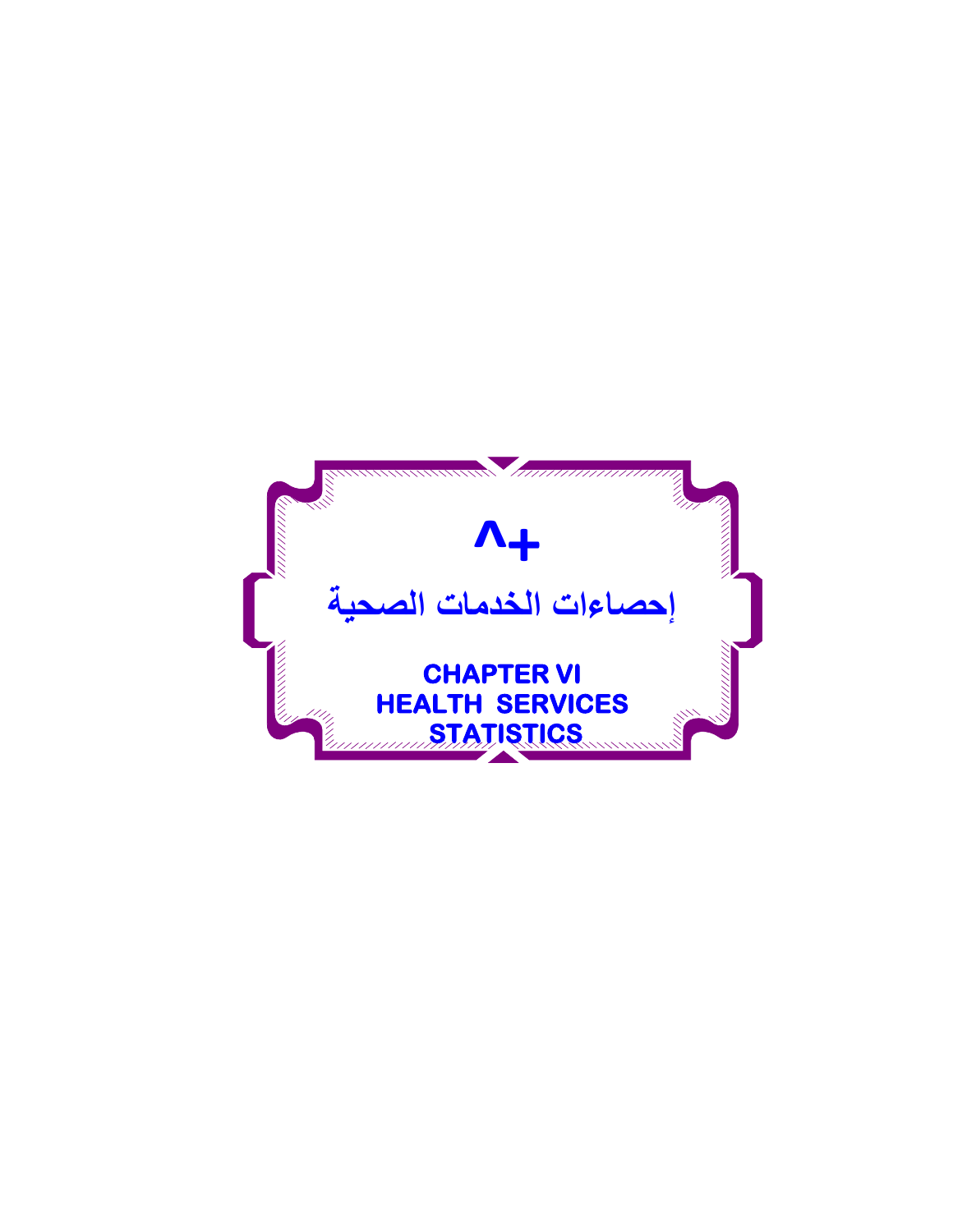

**إحصاءات الخدماتالصحية**

Qatar has achieved a remarkable progress in the field of preventive and curative health services. These services are provided mostly free of charge to citizens and residents on the ground that the healthy society can bear future burdens strongly.

HEALTH SERVICES **STATISTICS** 

Tables of this chapter display new contents compared with the previous years', that show the development of the basic health services infrastructure i.e.: Number of hospitals, primary health centers, beds, physicians and other paramedical personal and so on and so forth.

It also refer to the number of outpatients who visited Health centers. Besides, it contains the activities of Hamad Medical Corporation and the Medical Commission laboratories, as medical control devices.

Data source of this chapter is mainly the Ministry of Public Health, which provides also the data pertaining to Hamad Medical Corporation and the private sector.

حققت دولة قطر تقدماً ملموساً في مجال الخدمات الصحية **ً** الوقائية منها والعلاجية وقد وفرت الدولة هذه الخدمات مجاناً للمواطنين والمقيمين إيماناً منها بأن المجتمع الصحي هو القادر **ً علىتحمل أعباءاملستقبل بقوةوفاعلية.**

**ً**

**ً**

**وتعكس جداول هذهالفصل بمضمونها الجديد مقارنة باألعوام السابقةالبنيةاألساسيةللخدماتالصحيةممثلةفي عدداملستشفياتواملراكزالصحيةواألسرةواألطباء واملمارسين للمهن الطبيةاألخرى ...الخ.**

**كما تعكس الجداول أعـداداملترددين علىاملراكزالصحية،** ويتضمن الفصل أيضاً أنشطة المعامل المركزية بمؤسسة حمد **ً الطبيةوإدارة القومسيون الطبيكأجهزةمساعدةللرقابة الطبية.**

ومصدر بيانات هذا الفصل أساساً وزارة الصحة العامة حيث **ً تتولىتوفيرالبياناتالخاصةبمؤسسة حمد الطبيةوالقطاع الخاص.**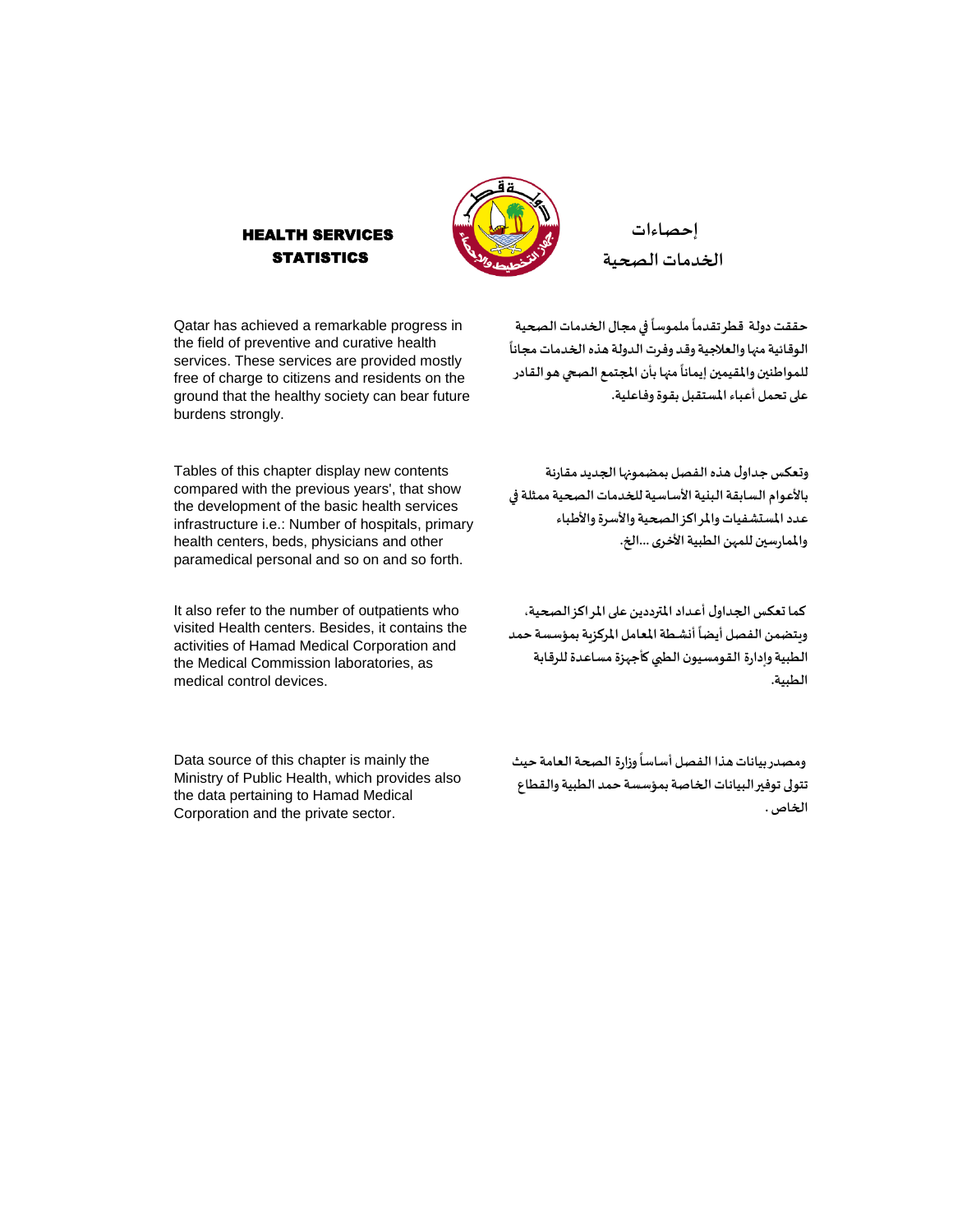

# **المؤشرات الصحية 2019 - 2016 HEALTH INDICATORS 2016-2019**

#### **Table No. (106)**

**جدول رقم )106(**

|                                                       |               |         | 2019          |         | 2018          |         | 2017          |         | 2016          |         |                                 |
|-------------------------------------------------------|---------------|---------|---------------|---------|---------------|---------|---------------|---------|---------------|---------|---------------------------------|
| <b>Indicators</b>                                     | <b>Sector</b> | المعدل* | العدد         | المعدل* | العدد         | المعدل* | العدد         | المعدل* | العدد         | القطاع  | الموشرات                        |
|                                                       |               | Rate*   | <b>Number</b> | Rate*   | <b>Number</b> | Rate*   | <b>Number</b> | Rate*   | <b>Number</b> |         |                                 |
| <b>Total No. of</b>                                   | Government    | 2.2     | 6,047         | 2.0     | 5,535         | 1.9     | 5,041         | 2.0     | 5,187         | حكومى   | عدد الأطباء وأطباء              |
| <b>Physicians and</b><br><b>Dentists in Qatar</b>     | Private       | 1.2     | 3,424         | 1.2     | 3,238         | 1.1     | 3,048         | 1.6     | 4,120         | خاص     | الأسنان في دولة قطر             |
|                                                       | Total         | 3.4     | 9,471         | 3.2     | 8,773         | 3.0     | 8,089         | 3.6     | 9,307         | المجموع |                                 |
|                                                       | Government    |         | 463           |         | 497           |         | 540           |         | 505           | حكومى   | عدد السكان لكل طببب             |
| <b>Population per</b><br><b>Physician and Dentist</b> | Private       |         | 818           |         | 852           |         | 894           |         | 635           | خاص     | وطبيب أسنان                     |
|                                                       | <b>Total</b>  |         | 296           |         | 314           |         | 337           |         | 281           | المجموع |                                 |
|                                                       | Government    | 2.0     | 5,558         | 1.8     | 5,098         | 1.7     | 4,634         | 1.8     | 4,685         | حكومى   | عدد الأطباء العام<br>(البشريون) |
| No. of Physicians                                     | Private       | 0.7     | 2,086         | 0.7     | 1,937         | 0.7     | 1,832         | 0.9     | 2,467         | خاص     |                                 |
|                                                       | <b>Total</b>  | 2.7     | 7,644         | 2.5     | 7,035         | 2.4     | 6,466         | 2.7     | 7,152         | المجموع |                                 |
| <b>Population per</b><br><b>Physicians</b>            | Government    |         | 504           |         | 541           |         | 588           |         | 559           | حكومى   | عدد السكان لكل طببب             |
|                                                       | Private       |         | 1,342         |         | 1,425         |         | 1,487         |         | 1,061         | خاص     | بشري                            |
|                                                       | <b>Total</b>  |         | 366           |         | 392           |         | 421           |         | 366           | المجموع |                                 |
|                                                       | Government    | 0.2     | 489           | 0.2     | 455           | 0.1     | 407           | 0.2     | 502           | حكومى   | عدد أطباء الأسنان               |
| <b>No. of Dentists</b>                                | Private       | 0.5     | 1,338         | 0.5     | 1,301         | 0.4     | 1,216         | 0.6     | 1,653         | خاص     |                                 |
|                                                       | <b>Total</b>  | 0.7     | 1,827         | 0.6     | 1,756         | 0.6     | 1,623         | 0.8     | 2,155         | المجموع |                                 |
|                                                       | Government    |         | 5,724         |         | 6,066         |         | 6,694         |         | 5,214         | حكومي   |                                 |
| <b>Poulation per Dentist</b>                          | Private       |         | 2,092         |         | 2,122         |         | 2,241         |         | 1,584         | خاص     | عدد السكان لكل طبيب<br>اسنان    |
|                                                       | <b>Total</b>  |         | 1,532         |         | 1,572         |         | 1,679         |         | 1,215         | المجموع |                                 |
|                                                       | Government    | 6.0     | 16,838        | 5.5     | 15,226        | 5.1     | 13,764        | 4.6     | 12,141        | حكومى   |                                 |
| No. of Nurses                                         | Private       | 2.1     | 5,846         | 2.0     | 5,387         | 1.7     | 4,506         | 1.8     | 4,827         | خاص     | عدد الممرضين<br>والممرضات       |
|                                                       | <b>Total</b>  | 8.1     | 22,684        | 7.5     | 20,613        | 6.7     | 18,270 6.5    |         | 16,968        | المجموع |                                 |
|                                                       | Government    |         | 166           |         | 181           |         | 198           |         | 216           | حكومي   |                                 |
| <b>Population per Nurses</b>                          | Private       |         | 479           |         | 512           |         | 604           |         | 542           | خاص     | عدد السكان لكل ممر ض            |
|                                                       | <b>Total</b>  |         | 123           |         | 134           |         | 149           |         | 154           | المجموع |                                 |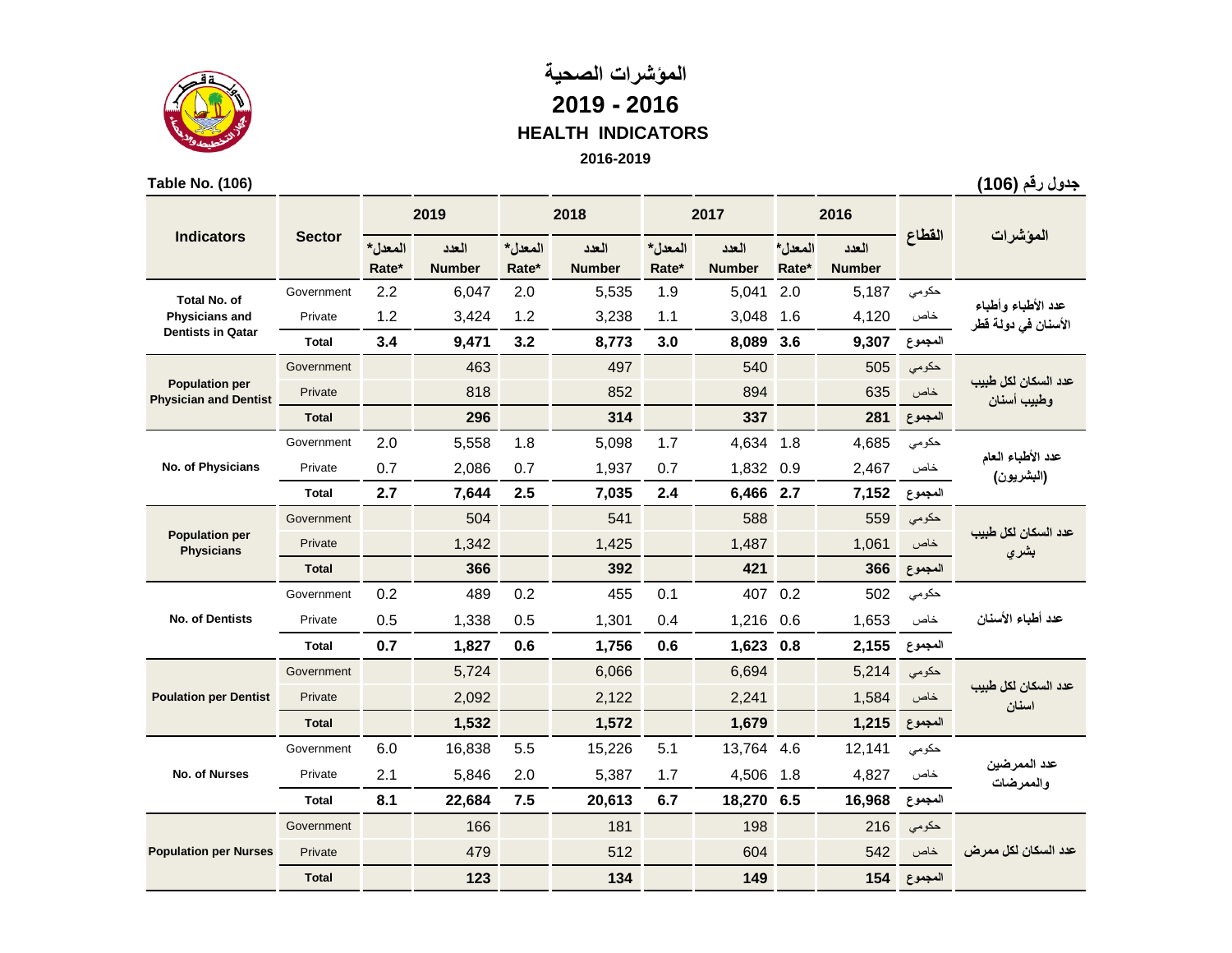

## **المؤشرات الصحية 2019 - 2016 HEALTH INDICATORS 2016-2019**

| Table No. (106)                              |               |                  |                        |                  |               |         |               |         |               |         | جدول رقم (106)                       |
|----------------------------------------------|---------------|------------------|------------------------|------------------|---------------|---------|---------------|---------|---------------|---------|--------------------------------------|
| <b>Indicators</b>                            |               | 2019             |                        |                  | 2018          |         | 2017          |         | 2016          |         |                                      |
|                                              | <b>Sector</b> | المعدل*<br>Rate* | العدد<br><b>Number</b> | المعدل*<br>Rate* | العدد         | المعدل* | العدد         | المعدل* | العدد         | القطاع  | الموشرات                             |
|                                              |               |                  |                        |                  | <b>Number</b> | Rate*   | <b>Number</b> | Rate*   | <b>Number</b> |         |                                      |
|                                              | Government    | 0.4              | 1,219                  | 0.4              | 1,169         | 0.4     | 1,070         | 0.5     | 1,201         | حكومي   |                                      |
| <b>No. of Pharmacists</b>                    | Private       | 0.5              | 1,489                  | 0.5              | 1,328         | 0.4     | 1,192         | 0.6     | 1,556         | خاص     | عدد الصيادلة                         |
|                                              | <b>Total</b>  | 1.0              | 2,708                  | 0.9              | 2,497         | 0.8     | 2,262         | 1.1     | 2,757         | المجموع |                                      |
| <b>Population per</b><br><b>Pharmacist</b>   | Government    |                  | 2,296                  |                  | 2,361         |         | 2,546         |         | 2,180         | حكومي   | عدد السكان لكل صيدلى                 |
|                                              | Private       |                  | 1,880                  |                  | 2,078         |         | 2,286         |         | 1,682         | خاص     |                                      |
|                                              | <b>Total</b>  |                  | 1,034                  |                  | 1,105         |         | 1,205         |         | 949           | المجموع |                                      |
|                                              | Government    | 2.7              | 7,509                  | 2.5              | 6,928         | 2.4     | 6,597         | 2.3     | 6,068         | حكومي   | العاملين في المهن<br>الصحية المساعدة |
| <b>Allied Health</b><br><b>Professionals</b> | Private       | 0.6              | 1,809                  | 0.6              | 1,706         | 0.6     | 1,734         | 1.0     | 2,746         | خاص     |                                      |
|                                              | <b>Total</b>  | 3.3              | 9,318                  | 3.1              | 8,634         | 3.1     | 8,331         | 3.4     | 8,814         | المجموع |                                      |
|                                              | Government    | 1.0              | 2,778                  | 0.9              | 2,498         | 0.8     | 2,223         | 0.9     | 2,373         | حكومي   |                                      |
| No. of Beds in<br><b>Hospitals</b>           | Private       | 0.1              | 356                    | 0.1              | 358           | 0.1     | 327           | 0.1     | 254           | خاص     | الأسرة في المستشفيات                 |
|                                              | <b>Total</b>  | 1.1              | 3,134                  | 1.0              | 2,856         | 0.9     | 2,550         | 1.0     | 2,627         | المجموع |                                      |
| <b>Population per Bed</b>                    | Government    |                  | 1,008                  |                  | 1,105         |         | 1,226         |         | 1,103         | حكومي   |                                      |
|                                              | Private       |                  | 7,863                  |                  | 7,710         |         | 8,332         |         | 10,306        | خاص     | عدد السكان لكل سرير                  |
|                                              | <b>Total</b>  |                  | 893                    |                  | 966           |         | 1,068         |         | 996           | المجموع |                                      |

تشمل الحكومة مقدمي الرعاية الصحية العامة وشبه العامة providers healthcare Public-Semi and Public includes Government

\* Rates per 1000 population.

\* المعدالت لكل 1000 من السكان.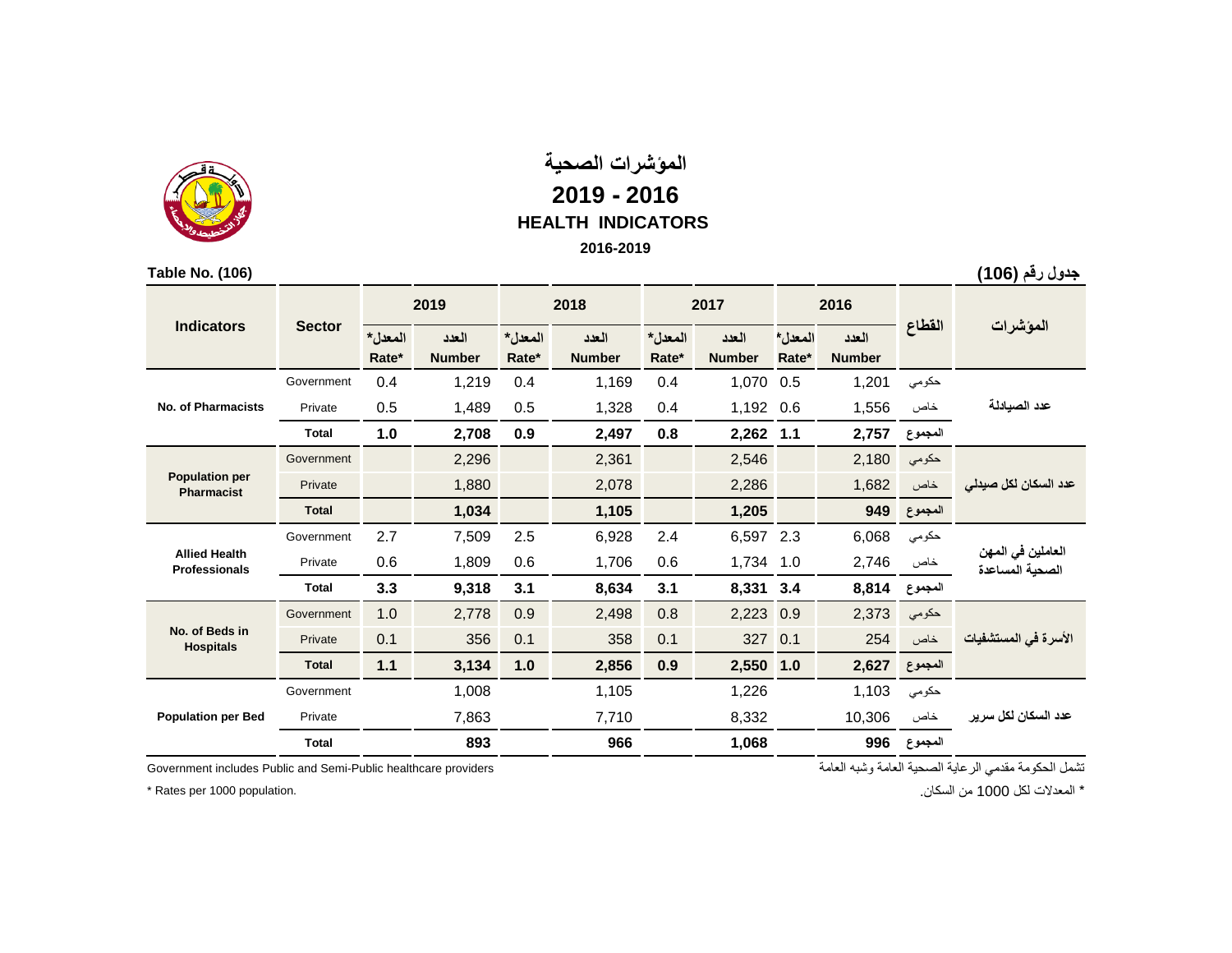

# **المستشفيات والمراكز الصحية والعيادات )1( والصيدليات 2019 - 2016 HOSPITALS, HEALTH CARE CENTERS, CLINICS(1) AND PHARMACIES**

**2016 - 2019**

| Table No. (107)                                            |                 |                |                |                | جدول رقم (107)                     |
|------------------------------------------------------------|-----------------|----------------|----------------|----------------|------------------------------------|
| Year<br><b>Particulars</b>                                 | 2019            | 2018           | 2017           | 2016           | السنة                              |
| <b>Covernmental Hospitals</b>                              | 14              | 14             | 14             | 10             | المستشفيات الحكو مبة               |
| <b>Private Hospitals</b>                                   | $6\phantom{1}6$ | 6              | 5              | $\overline{4}$ | المستشفبات الخاصة                  |
| <b>Health Care Centers</b>                                 | 27              | 27             | 26             | 23             | المر اكز الصحية                    |
| <b>Pediatric Emergencycare Centre</b>                      | 5               | 5              | 5              | 5              | مركز طوارئ الأطفال                 |
| <b>Hamad General Hospital Outpatient</b><br><b>Clinics</b> | 82              | 53             | 62             | 11             | العيادات الخارجية لمؤسسة حمد       |
| <b>Medical Commission</b>                                  | $\overline{4}$  | $\overline{4}$ | $\overline{4}$ | $\overline{4}$ | القومسيون الطبى                    |
| <b>Sports Medical Centre</b>                               | 1               | $\mathbf 1$    | 1              | 1              | المركز الطبي الرياضي               |
| <b>Qarat Petroleum Clinics</b>                             | 19              | 19             | 19             | 22             | عيادات قطر للبترول                 |
| Private Sector Clinics <sup>(2)</sup>                      | 245             | 490            | 417            | 853            | عيادات الفطاع الخاص <sup>(2)</sup> |
| <b>Private Pharmacies</b>                                  | 417             | 327            | 265            | 449            | الصيدليات الخاصة                   |
| Private Laboratories & X-Ray                               | 21              | 54             | 50             | 74             | مختبرات تحاليل واشعة خاصة          |

(2) Including private medical complexes and dental clinics.

)1( توزيع مكاني وليس تخصصي. )2( تشمل المجمعات الطبية وعيادات األسنان.

.. غير متوفر. .available Not ..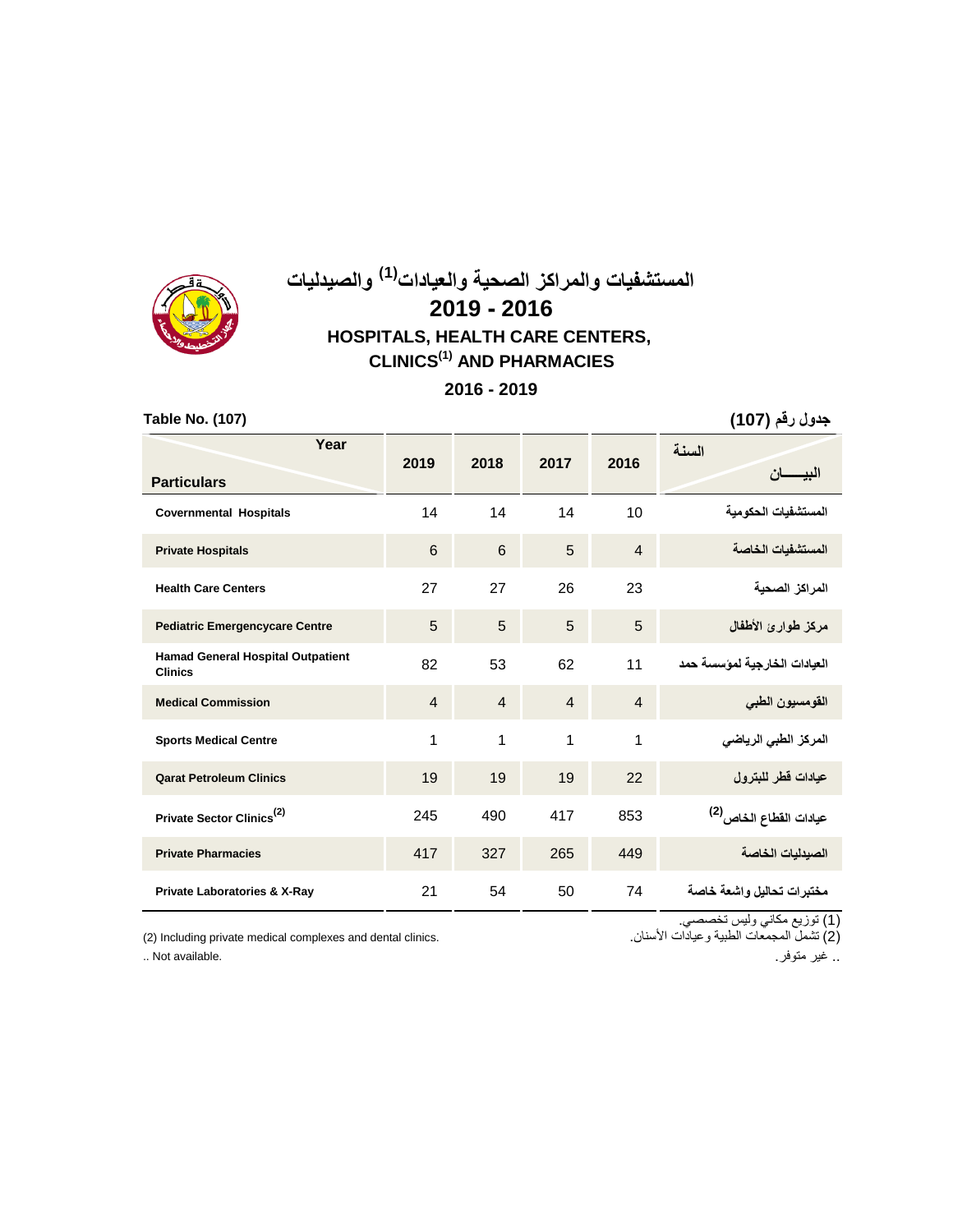

**المترددون على المراكز الصحية**

# **٢٠٢٠ - ٢٠١٦ HEALTH CARE CENTERS VISITORS 2016 - 2020**

### **جدول رقم (١٠٨) (108) .No Table**

| Year                                                |           |           |           |           |           | السنة                                 |
|-----------------------------------------------------|-----------|-----------|-----------|-----------|-----------|---------------------------------------|
|                                                     | 2020      | 2019      | 2018      | 2017      | 2016      |                                       |
| <b>Health Care Center</b>                           |           |           |           |           |           | المراكز الصحية                        |
| Al Rayan                                            | 154,863   | 183,723   | 213,835   | 236,486   | 210,828   | الريان                                |
| <b>Rawdat Al Khail</b>                              | 143,318   | 242,159   | 210,378   | 204,520   | 189,800   | روضة الخيل                            |
| <b>Madinat Khalifa</b>                              | 146,152   | 175,575   | 183,468   | 193,481   | 176,601   | مدينة خليفة                           |
| <b>Abubaker Al-Sidiq</b>                            | 203,439   | 238,221   | 258,370   | 272,137   | 236,321   | أبوبكر الصديق                         |
| <b>Um Gwalina</b>                                   | 93,133    | 97,402    | 91,668    | 99,748    | 105,041   | أم غويلينا                            |
| <b>Omer Bin Al Khatab</b>                           | 148,737   | 141,500   | 144,746   | 144,578   | 142,509   | عمر بن الخطاب                         |
| Al Wakhra                                           | 199,501   | 207,298   | 194,317   | 192,932   | 178,884   | الوكرة                                |
| <b>West Bay</b>                                     | 159,490   | 167,291   | 163,352   | 158,523   | 149,326   | الخليج الغربي                         |
| Airport                                             | 151,732   | 133,878   | 127,382   | 129,338   | 129,555   | المطار                                |
| Al Khor                                             | 89,502    | 84,832    | 80,517    | 73,202    | 69,988    | الخور                                 |
| <b>Um Salal</b>                                     | 107,474   | 161,703   | 137,054   | 130,094   | 121,120   | أم صلال                               |
| Al Shahaniya                                        | 97,798    | 114,480   | 111,564   | 106,720   | 99,428    | الشحانية                              |
| <b>School Health Care Clinics</b><br>(Specialist) * | 3,434     |           |           |           |           | عبادات الصحة المدر سبة<br>(التخصصية)* |
| <b>Mesaimeer</b>                                    | 170,894   | 196,164   | 198,263   | 207,902   | 185,393   | مسيمير                                |
| Al Gharaffa                                         | 151,663   | 232,355   | 246,298   | 251,537   | 239,588   | الغرافة                               |
| <b>Al Shamal</b>                                    | 49,772    | 42,913    | 41,309    | 42,468    | 37,622    | الشمال                                |
| Al Mirgab Clinic (Dental)                           | $\cdot$ . |           |           |           |           | وحدة المرقاب (الاسنان)                |
| <b>Umbab</b>                                        |           |           |           |           |           | أم باب                                |
| Al Guweiriya                                        | 11,523    | 8,603     | 7,994     | 8,300     | 7,969     | الغويرية                              |
| Al Karaana (Sudanatheel)                            | 11,536    | 11,751    | 9,187     | 9,739     | 7,985     | الكرعانة (سودانثيل)                   |
| Al Jameiliya                                        | 7,594     | 8,155     | 7,280     | 7,388     | 7,566     | الجميلية                              |
| Al Kaaban                                           | 11,929    | 9,735     | 9,801     | 10,834    | 10,176    | الكعبان                               |
| Al Daayen                                           | 57,420    | 62,010    | 69,962    | 69,214    | 68,943    | الظعاين                               |
| <b>Abu Nakhla</b>                                   | 98,528    | 113,042   | 122,033   | 121,683   | 106,945   | أبو نخلة                              |
| Leabaib                                             | 238,477   | 225,238   | 206,946   | 178,965   | 125,000   | لعبيب                                 |
| <b>Muaither</b>                                     | 105,653   | 174,887   | 83,015    | .,        |           | معيذر                                 |
| Al Waab                                             | 121,858   | 101,816   | 22,793    | .,        |           | الوعب                                 |
| <b>Qatar University</b>                             | 128,479   | 73,755    | 1,128     | ٠.        |           | جامعة قطر                             |
| Al Wajbah                                           | 154,827   | 133,642   | 52,521    |           | $\cdot$ . | الوجبة                                |
| Al Thumama                                          | 169,717   | 144,629   | 107,152   | 86,202    | 29,579    | الثمامة                               |
| phcc Staff Clinic                                   | 2,160     | 1,642     | 140       | ٠.        |           | عيادة الموظفين                        |
| <b>Total</b>                                        | 3,190,603 | 3,488,399 | 3,102,473 | 2,935,991 | 2,636,167 | المجموع                               |
|                                                     |           |           |           |           |           | عيادات تحصصيه لطلاب                   |

\* Specialized clinics for school students include Ophthalmology, Otorhinolaryngology & Psychiatr clinics.

المدارس تشمل عيادات للعيون ه الأنف ه الأذن والحنحرة<br>.. غير متوفر .. غير متوفر. .available Not ..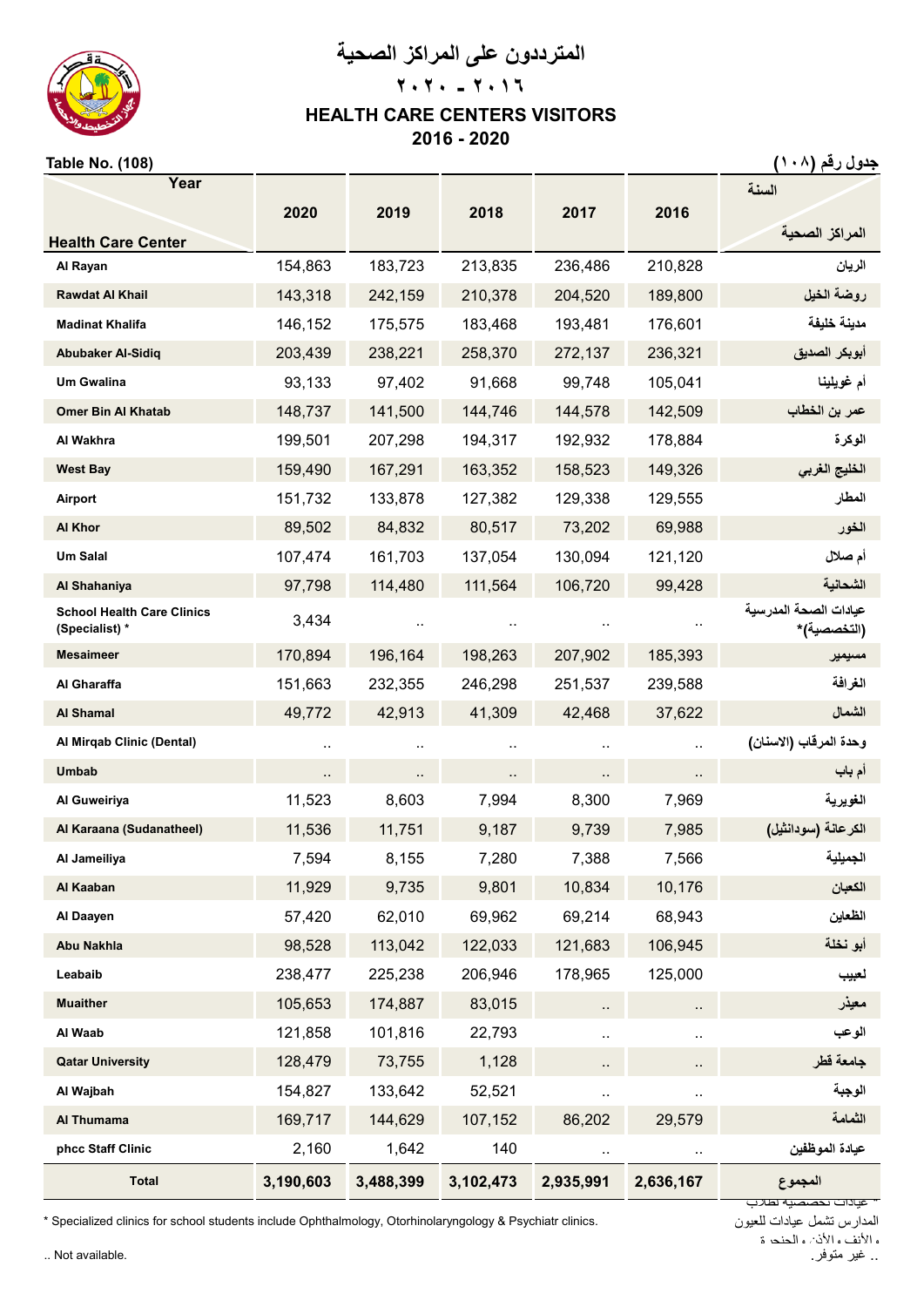

# **المترددون على المراكز الصحية حسب الجنسية والجنس**

**2019**

 **HEALTH CARE CENTERS VISITORS BY NATIONALITY & GENDER**

**2019**

#### **جدول رقم )109( (109) .No Table**

**ذكور إناث المجموع ذكور إناث المجموع ذكور إناث المجموع Males Total Females Males Total Females Males Total Females RYN Al Rayyan 183,723** 100,025 83,698 **115,861** 60,776 55,085 **67,862** 39,249 28,613 **الريان روضة الخيل** 12,668 18,058 **30,726** 97,237 114,196 **211,433** 109,905 132,254 **242,159 Rawdat RAK MKH M-Khalifa 175,575** 94,789 80,786 **113,464** 58,335 55,129 **62,111** 36,454 25,657 **خليفة مدينة ABS Abu Baker 238,221** 127,390 110,831 **108,381** 55,008 53,373 **129,840** 72,382 57,458 **الصديق أبوبكر UMG Um Ghwalina 97,402** 50,763 46,639 **91,892** 47,669 44,223 **5,510** 3,094 2,416 **غويلينا أم عمر بن الخطاب** 32,211 48,282 **80,493** 27,841 33,166 **61,007** 60,052 81,448 **141,500 Khatab Al OBK WAK Al Wakra 207,298** 105,352 101,946 **147,440** 75,465 71,975 **59,858** 29,887 29,971 **الوكرة WBC West Bay 167,291** 96,229 71,062 **59,764** 33,311 26,453 **107,527** 62,918 44,609 **الغربي الخليج ARP Airport 133,878** 76,908 56,970 **111,835** 63,724 48,111 **22,043** 13,184 8,859 **المطار KHR Al Khor 84,832** 44,956 39,876 **57,014** 27,898 29,116 **27,818** 17,058 10,760 **الخور UMS Umm Slal 161,703** 91,111 70,592 **104,769** 57,609 47,160 **56,934** 33,502 23,432 **صالل أم SHN Sheehaniya 114,480** 47,930 66,550 **62,215** 23,074 39,141 **52,265** 24,856 27,409 **الشحانية MES Mesaimeer 196,164** 105,313 90,851 **166,346** 90,952 75,394 **29,818** 14,361 15,457 **مسيمير GHR Gharrafat 232,355** 128,338 104,017 **155,122** 84,969 70,153 **77,233** 43,369 33,864 **الغرافة SHL Al Shamal 42,913** 16,626 26,287 **27,629** 9,067 18,562 **15,284** 7,559 7,725 **الشمال GHW Leghwairiya 8,603** 2,578 6,025 **7,257** 1,957 5,300 **1,346** 621 725 **الغويرية KAR Al Karaana 11,751** 4,990 6,761 **4,333** 1,495 2,838 **7,418** 3,495 3,923 **الكرعانة JUM Jumailiya 8,155** 3,596 4,559 **4,714** 1,543 3,171 **3,441** 2,053 1,388 **الجميلية KBN Al Kaaban 9,735** 3,102 6,633 **6,810** 2,029 4,781 **2,925** 1,073 1,852 **الكعبان DYN Al Daayen 62,010** 35,811 26,199 **52,307** 29,916 22,391 **9,703** 5,895 3,808 **الظعاين ABN Abu Nakhla 113,042** 64,328 48,714 **65,129** 37,808 27,321 **47,913** 26,520 21,393 **نخلة أبو Total Non-Qataris الجنسية والجنس المراكز الصحية Nationality & Gender Health Care Center قطريون Qataris غير قطريين المجموع**

**LBB Leabaib 225,238** 129,634 95,604 **115,982** 63,785 52,197 **109,256** 65,849 43,407 **لعبيب**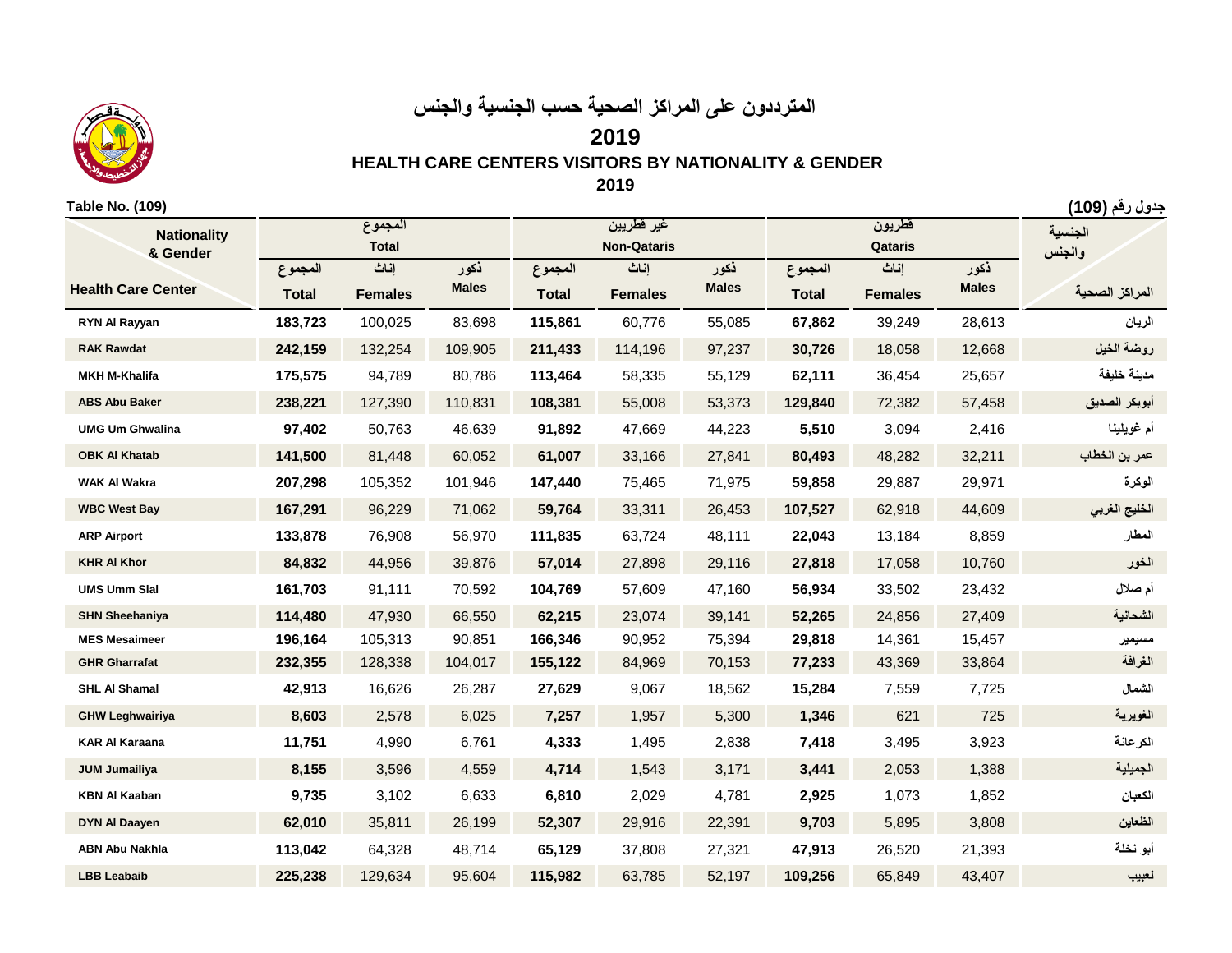## **المترددون على المراكز الصحية حسب الجنسية والجنس 2019 HEALTH CARE CENTERS VISITORS BY NATIONALITY & GENDER 2019**

| Table No. (109)                |                         |                |              |              |                                  |              |           |                   |                   | جدول رقم (109) |
|--------------------------------|-------------------------|----------------|--------------|--------------|----------------------------------|--------------|-----------|-------------------|-------------------|----------------|
| <b>Nationality</b><br>& Gender | المجموع<br><b>Total</b> |                |              |              | غير قطريين<br><b>Non-Qataris</b> |              |           | قطريون<br>Qataris | الجنسية<br>والجنس |                |
|                                | المجموع                 | إناث           | ذكور         | المجموع      | إناث                             | نكور         | المجموع   | اناث              | نكور              |                |
| <b>Health Care Center</b>      | <b>Total</b>            | <b>Females</b> | <b>Males</b> | <b>Total</b> | <b>Females</b>                   | <b>Males</b> | Total     | <b>Females</b>    | <b>Males</b>      | المراكز الصحية |
| <b>MUA Muaither</b>            | 174,887                 | 100,133        | 74,754       | 79,573       | 43,502                           | 36,071       | 95,314    | 56,631            | 38,683            | معيذر          |
| <b>WAB AI Waab</b>             | 101,816                 | 59,485         | 42,331       | 83,504       | 48,147                           | 35,357       | 18,312    | 11,338            | 6,974             | الوعب          |
| <b>QUN Qatar Univ</b>          | 73,755                  | 42,921         | 30,834       | 60,861       | 34,668                           | 26,193       | 12,894    | 8,253             | 4,641             | جامعة قطر      |
| WAJ AL Wajbah                  | 133,642                 | 78,041         | 55,601       | 82,728       | 46,855                           | 35,873       | 50,914    | 31,186            | 19,728            | الوجبة         |
| <b>THM AI Thumama</b>          | 144,629                 | 83,852         | 60,777       | 116,626      | 67,366                           | 49,260       | 28,003    | 16,486            | 11,517            | الثمامة        |
| <b>PHCC Staff Clinic</b>       | 1,642                   | 919            | 723          | 1,317        | 670                              | 647          | 325       | 249               | 76                | عيادة الموظفين |
| <b>Total</b>                   | 3,488,399               | 1,908,822      | 1,579,577    | 2,275,313    | 1,214,960                        | 1,060,353    | 1,213,086 | 693,862           | 519,224           | المجموع        |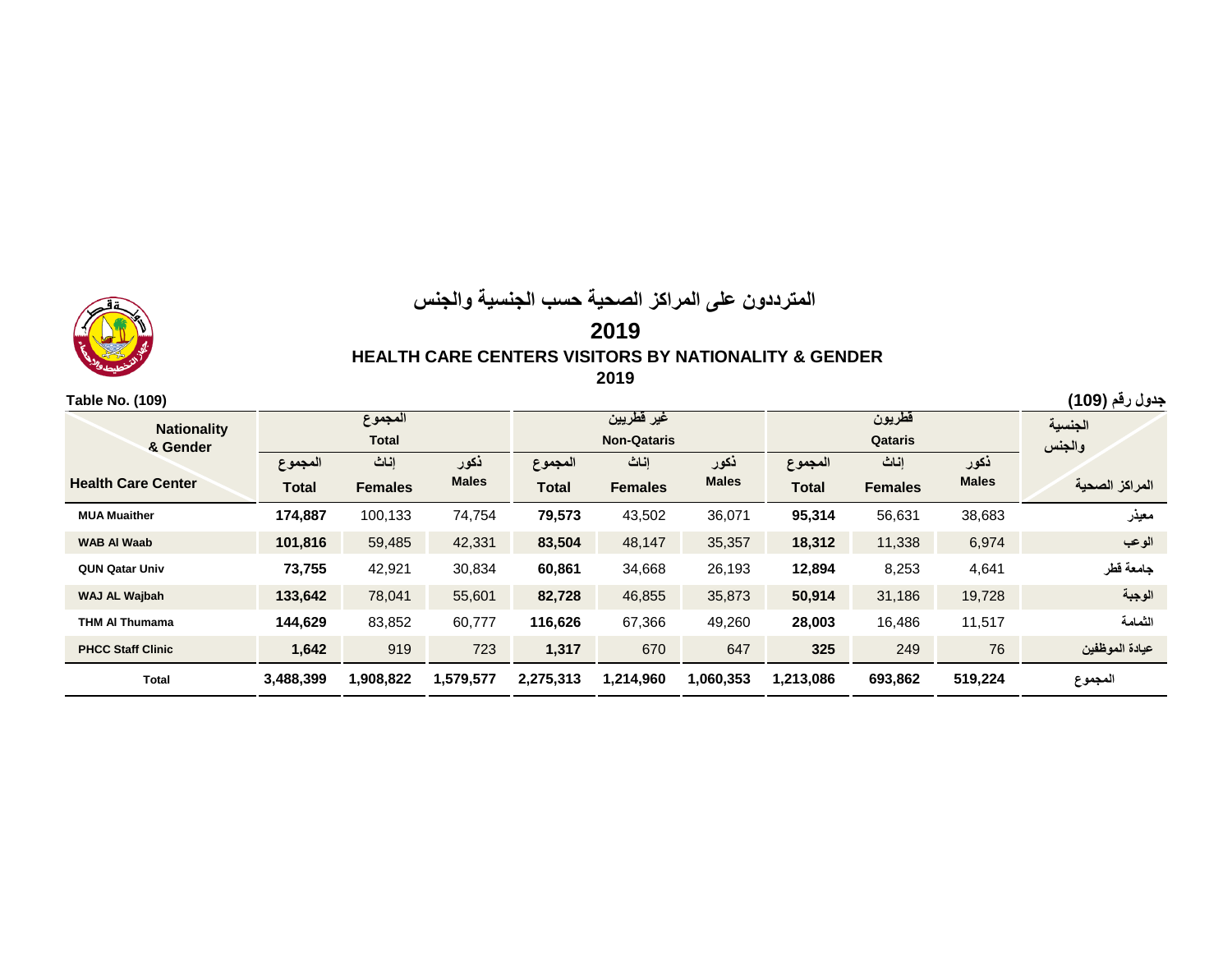

# **األسرة في المستشفيات الحكومية والخاصة**

**2019 - 2016**

#### **BEDS IN GOVERNMENT AND PRIVATE HOSPITALS**

#### **2016 - 2019**

**جدول رقم )110( (110) .No Table**

|        | Year<br><b>Particulars</b>                                    | 2019           | 2018          | 2017          | 2016          | السنة<br>الببسسان                      |
|--------|---------------------------------------------------------------|----------------|---------------|---------------|---------------|----------------------------------------|
|        | 1- Hamad General Hospital                                     | 655            | 580           | 574           | 606           | 1 - مستشفى حمد العام                   |
| $2 -$  | <b>Rumailah Hospital</b>                                      | 212            | 212           | 213           | 516           | مستشفى الرميلة<br>$-2$                 |
| 3-     | <b>Women's Hospital</b>                                       | $\overline{a}$ | $\sim$ $\sim$ | 352           | 354           | 3 ـ  مستشفى النساء والولادة            |
| 4-     | <b>National Center for Cancer Care and</b><br><b>Research</b> | 61             | 61            | 65            | 65            | المركز الوطني لعلاج وأبحاث<br>السرطان  |
| 5-     | Al Khor Hospital                                              | 115            | 113           | 113           | 113           | 5- مستشفى الخور                        |
| 6-     | <b>Heart Hospital</b>                                         | 115            | 108           | 105           | 116           | مستشفى الفلب<br>-6                     |
| 7-     | Al Wakhra Hospital                                            | 288            | 288           | 284           | 324           | مستشفى الوكرة<br>-7                    |
| 8-     | Cuban Hospital (Dukhan Hospital)                              | 72             | 72            | 72            | 72            | 8- المستشفى الكوبي                     |
| 9-     | Aspetar                                                       | 22             | 22            | 22            | 22            | سبيتار<br>-9                           |
| 10-    | <b>Naufar</b>                                                 | 53             | 35            | 20            | 28            | 10- مركز نوفر                          |
|        | 11- Communicable Disease Center                               | 50             | 50            | 50            | 65            | 11- مركز الأمراض الانتقالية            |
|        | 12- Psychiatry Hospital                                       | 76             | 76            | 77            | 92            | 12- مستشفى الأمراض النفسية             |
|        | 13- Women Wellness and Research Center                        | 340            | 339           | $\sim$ $\sim$ | $\sim$ $\sim$ | 13-  مركز صحة المرأة والأبحاث          |
| $14 -$ | <b>Qatar Rehabilitation Institute</b>                         | 88             | 64            | 48            |               | 14- مركز فطر لإعادة التأهيل            |
|        | 15- Ambulatory Care Center                                    | 29             | 15            | $\sim$ $\sim$ | $\sim$ $\sim$ | 15-  مركز  الرعاية الطبية اليومية      |
|        | 16- Hazm Mebaireek General Hospital                           | 93             | 14            |               |               | 16-  مستشفى حزم مبيريك العام           |
|        | 17- Enaya Specialized Care Center                             | 131            | 134           | 138           |               | 17-  مركز الرعاية التخصصية (عناية)     |
|        | 18- Residential Community                                     | 74             | 70            | 75            |               | 18-  مرفق الرعاية السكنية              |
| 19-    | <b>Muather Compound</b>                                       | 20             | 15            | 15            |               | 19- مجمع معيذر                         |
|        | 20- Sidra Medicine                                            | 284            | 230           | $ -$          | $ -$          | 20- مستشفى سدرة للطب                   |
|        | <b>Total of Beds in Government Hospitals</b>                  | 2,778          | 2,498         | 2,223         | 2,373         | مجموع الأسرة في المستشفيات<br>الحكومية |
|        | <b>Total of Beds in Private Hospital</b>                      | 356            | 358           | 327           | 254           | مجموع الأسرة في المستشفيات الخاصة      |
|        | <b>Grand Total</b>                                            | 3,134          | 2,856         | 2,550         | 2,627         | المجموع العام                          |

Government includes Public and Semi-Public healthcare providers تشمل الحكومة مقدمي الرعاية الصحية العامة وشبه العامة "<br>-- الا ينطبق. .<br>-- الا ينطبق.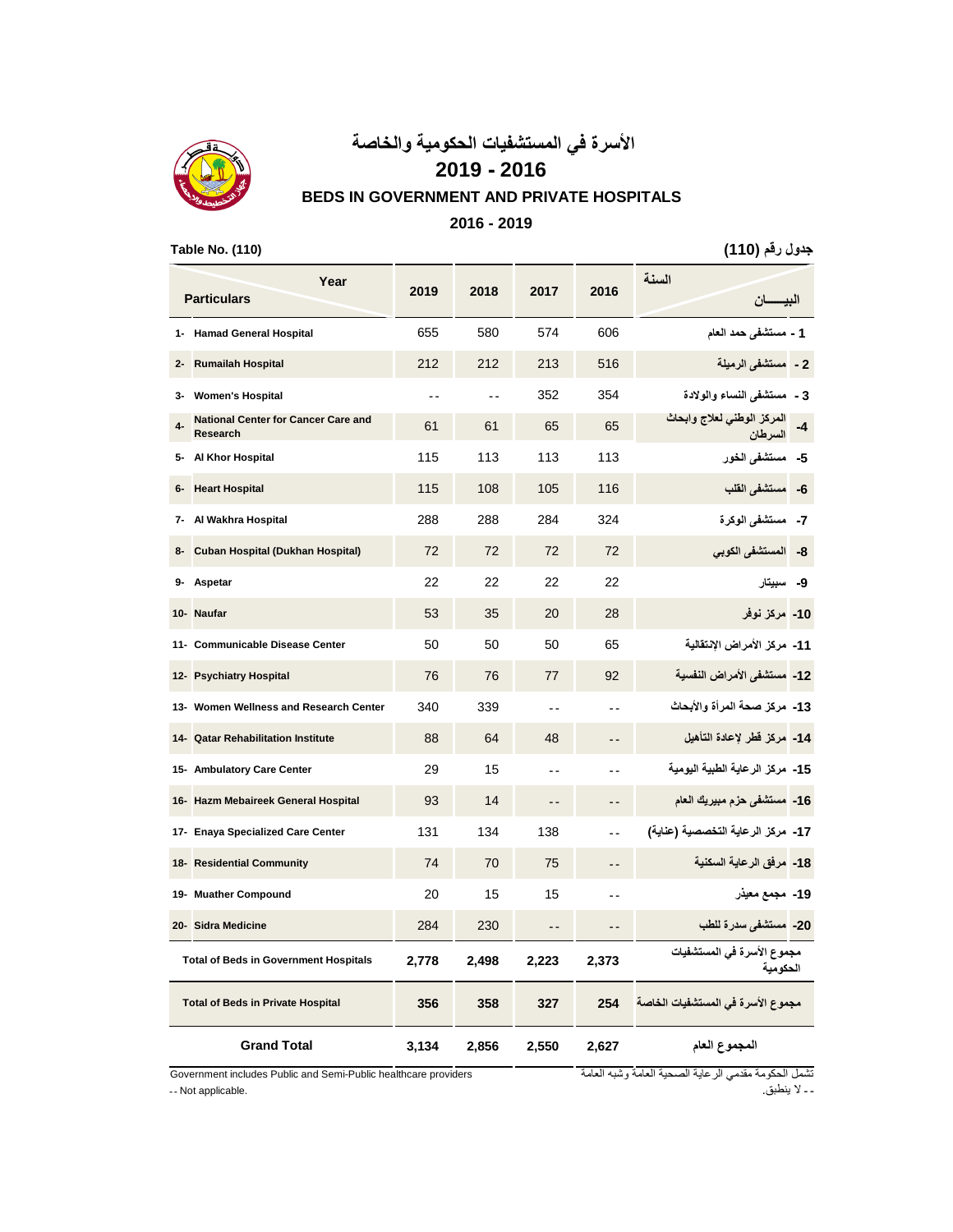**حاالت األمراض المعدية المبلغ عنها إلدارة الصحة الوقائية**



**حسب النوع 2019**

# **CASES OF INFECTIOUS DISEASES REPORTED TO THE PREVENTIVE HEALTH DEPARTMENT BY GENDER**

**2019**

**جدول رقم )111( (111) .No Table**

| Gender                                  | المجموع      | إناث           | نكور           | النوع                                 |
|-----------------------------------------|--------------|----------------|----------------|---------------------------------------|
| <b>Diseases</b>                         | <b>Total</b> | <b>Females</b> | <b>Males</b>   | الأمراض                               |
| <b>Typhoid &amp; Paratyphoid Fevers</b> | 483          | 65             | 418            | حمى التيفونيد والباراتيفونيد          |
| <b>Bacterial Food Poisoning</b>         | 441          | 76             | 365            | تسمم غذائي بكتيري                     |
| <b>Pulmonary Tuberculosis</b>           | 376          | 62             | 314            | التدرن الرنوي                         |
| <b>Non-Pulmonary Tuberculosis</b>       | 444          | 102            | 342            | درن غير رئوي                          |
| Leprosy                                 | 28           | 1              | 27             | الجذام                                |
| <b>Chicken Pox</b>                      | $\bf{0}$     | $\overline{0}$ | $\mathbf{0}$   | الجديري                               |
| <b>Measles</b>                          | 5            | 1              | $\overline{4}$ | الحصبة                                |
| <b>Rubella</b>                          | $\mathbf{1}$ | $\mathbf 0$    | $\mathbf{1}$   | الحصبة الألمانية                      |
| <b>Viral Hepatitis</b>                  | 1,884        | 501            | 1,383          | التهاب الكبد الفيروسي                 |
| <b>Mumps (Epidemic Parotitis)</b>       | 25           | 11             | 14             | النكاف (التهاب الغدة النكفية الوبائي) |
| Influenza                               | $\bf{0}$     | $\mathbf 0$    | $\mathbf 0$    | انظونزا                               |
| <b>Syphilis</b>                         | 54           | 6              | 48             | الزهري (السفلس)                       |
| <b>Infectious Diarrhea Diseases</b>     | 668          | 404            | 264            | أمراض الإسهال المعدية                 |
| <b>Malta Fever</b>                      | $\bf{0}$     | $\overline{0}$ | $\overline{0}$ | الحمى المالطية                        |
| <b>Scabies Parasite Infection</b>       | 1,968        | 205            | 1,763          | الإصابة بطفيلي الجرب                  |
| <b>Meningitis</b>                       | 211          | 83             | 128            | التهاب السحايا بأنواعه                |
| <b>Herpes Zoster</b>                    | 2,364        | 454            | 1,910          | هربس زوستر                            |
| Cholera                                 | $\bf{0}$     | $\pmb{0}$      | 0              | الكوليرا                              |
| <b>Malaria</b>                          | 432          | 60             | 372            | الملاريا                              |
| <b>Scarlet Fever</b>                    | 653          | 266            | 387            | الحمى الفرمزية                        |
| <b>Others</b>                           | 10,814       | 4,692          | 6,122          | أخرى                                  |
| <b>Total</b>                            | 20,851       | 6,989          | 13,862         | المجموع                               |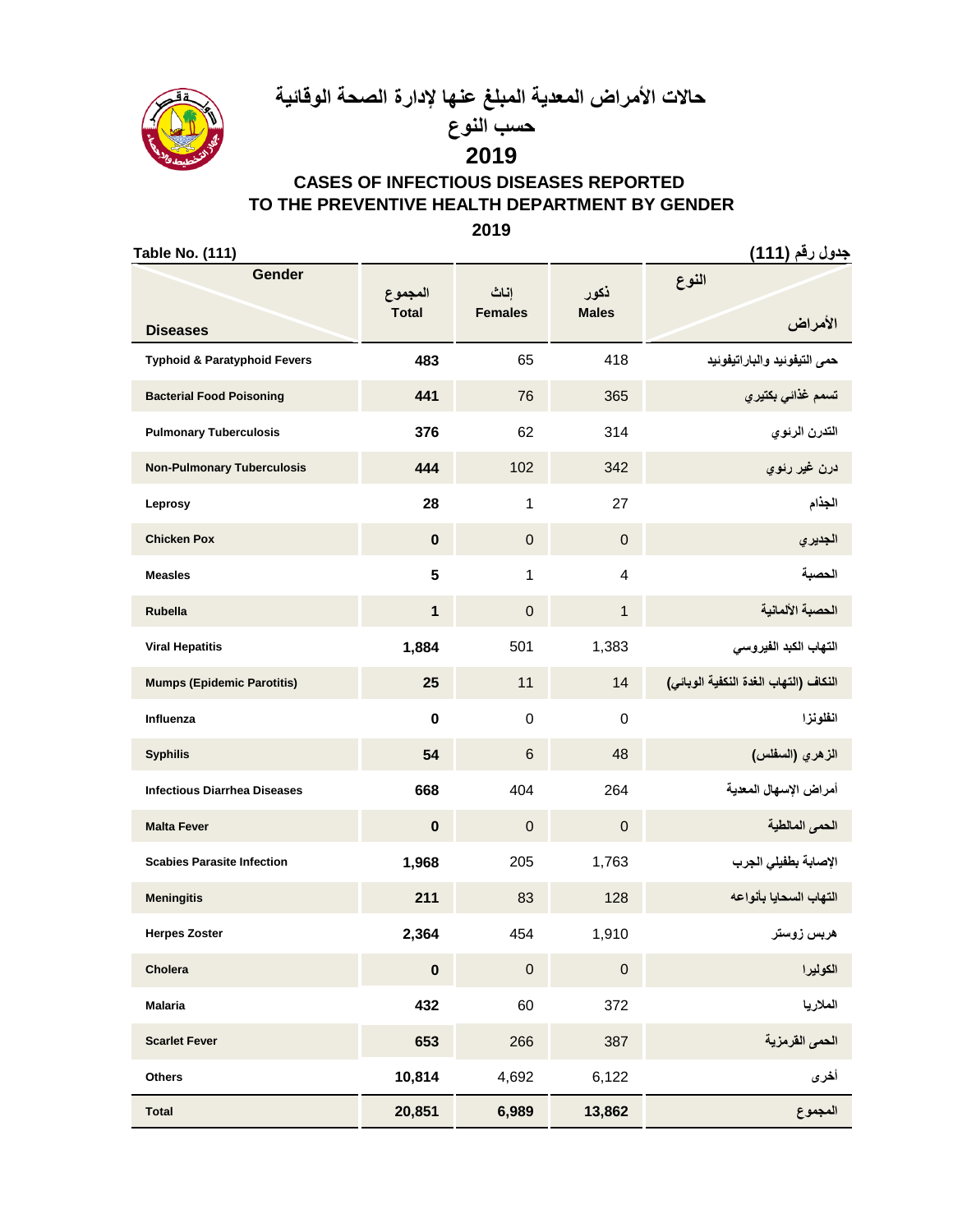



### **2019 - 2016 OUTPATIENT CLINICS VISITORS BY CLINIC 2016 - 2019**

**جدول رقم )113( (113) .No Table**

|        | Year<br><b>Particulars</b>                                        | 2019                 | 2018                 | 2017      | 2016                 | السنة                                        | البيان    |
|--------|-------------------------------------------------------------------|----------------------|----------------------|-----------|----------------------|----------------------------------------------|-----------|
| 1-     | <b>Hamad General Hospital</b>                                     | 506,029              | 484,794              | 544,018   | 539,070              | مستشفى حمد العام                             | -1        |
| $2 -$  | <b>Rumailah Hospital</b>                                          | 235,882              | 236,998              | 264,173   | 430,635              | مستشفى الرميلة                               | $-2$      |
| з-     | <b>Women's Hospital</b>                                           | $\ddot{\phantom{a}}$ | $\ddot{\phantom{a}}$ | 193,930   | 124,620              | مستشفى النساء والولادة                       | -3        |
|        | Women Wellness and Research Center                                | 208,857              | 192,362              |           |                      | مركز صحة المرأة والأبحاث                     | $-4$      |
| 5-     | <b>Children's Urgent Care Centre</b>                              | 650,984              | 627,730              | 598,885   | 610,689              | مركز العناية السريعة للأطفال                 | -5        |
| 6-     | <b>Psychiatry Hospital</b>                                        | 43,322               | 40,940               | 37,632    | 38,689               | مستشفى الأمراض النفسية                       | -6        |
| 7-     | <b>Primary Health Care Centres</b>                                | 3,488,399            | 3,102,473            | 2,935,991 | 2,636,167            | المراكز الصحية (الرعاية الأولية)             | -7        |
| 8-     | <b>Qatar Petroleum Clinics</b>                                    | $\cdot$ .            | $\ddotsc$            | 653,445   | 193,727              | عبادات فطر للبترول                           | -8        |
| $9-$   | <b>Naational Center for Cancer Care and</b><br>Research           | 44,463               | 41,093               | 34,504    | 24,357               | المركز الوطني لعلاج وأبحاث السرطان           | -9        |
| 10-    | <b>Al Khor Hospital</b>                                           | 99,055               | 93,113               | 84,644    | 111,592              | 10- مستشفى الخور                             |           |
| 11-    | <b>Heart Hospital</b>                                             | 113,909              | 106,067              | 105,828   | 52,249               | 11- مستشفى القلب                             |           |
| $12 -$ | <b>Wakhra Hospital</b>                                            | 307,752              | 280,488              | 239,504   | 194,879              | 12- مستشفى الوكرة                            |           |
| 13-    | <b>Cuban Hospital</b>                                             | 85,862               | 84,283               | 74,326    | 63,358               | 13- المستشفى الكوبي                          |           |
| 14-    | <b>MoPH Workers Clinic</b>                                        | 1,207,678            | 927,395              | 716,783   | 735,843              | 14- عيادة العمال                             |           |
| 15-    | Naufar                                                            | 76,109               | 41,397               | 31,405    | 6,060                | 15- مركز نوفر                                |           |
| $16 -$ | <b>Aspetar Orthopaedic and Sports Medicine</b><br><b>Hospital</b> |                      |                      |           | 37,629               | مستشفى سبيتار لجراحة العظام والطب<br>الرياضى | $-16$     |
| 17-    | <b>Qatar Rehabilitation Institute</b>                             | 172,172              | 149,832              | 59,290    |                      | 17- مركز فطر لإعادة التأهيل                  |           |
| 18-    | <b>Ambulatory Care Center</b>                                     | 204,497              | 150,841              | 35,727    |                      | مركز الرعاية الطبية اليومية                  | -18       |
| 19-    | Hazm Mebaireek General Hospital                                   | 31,104               | 1,242                | $ -$      |                      | 19- مستشفى حزم مبيريك العام                  |           |
| 20-    | <b>Hamad Dental Center</b>                                        | 71,940               | 68,154               | 66,849    | $\ddot{\phantom{a}}$ | مركز حمد للأسنان                             | -20       |
| 21-    | <b>Communicable Disease Centre</b>                                | 52,713               | 52,437               | 43,968    | ٠.                   | 21- مركز الأمراض المعدية                     |           |
|        | <b>Grand Total</b>                                                | 7,600,727            | 6,681,639            | 6,720,902 | 5,799,564            | المجموع العام                                |           |
|        | Not available                                                     |                      |                      |           |                      |                                              | غیر متوفر |

ـ ـ ال ينطبق Applicable Not ـ ـ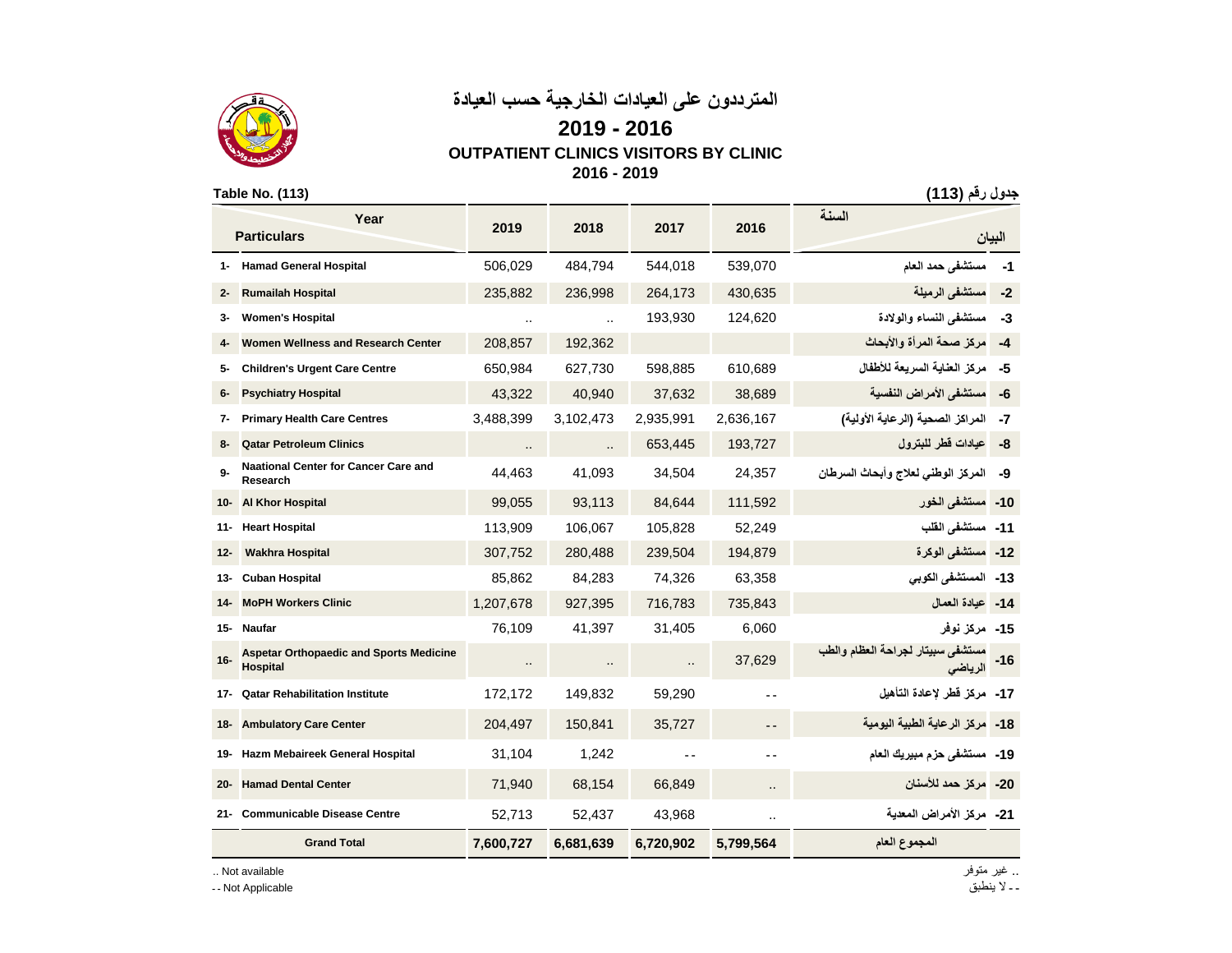

**2016 - 2019**

| <b>Table No. (114)</b>                                     |      |      |      |      | جدول رقم (114)                            |
|------------------------------------------------------------|------|------|------|------|-------------------------------------------|
| Year<br><b>Indicators</b>                                  | 2019 | 2018 | 2017 | 2016 | السنة<br>المؤشر                           |
| <b>Measles</b>                                             | 0.0  | 0.0  | 0.0  | 0.1  | الحصبة                                    |
| <b>Malaria</b>                                             | 1.5  | 1.7  | 1.6  | 1.9  | الملاريا                                  |
| Leprosy                                                    | 0.1  | 0.1  | 0.1  | 0.1  | الجذام                                    |
| <b>Tuberculosis Total</b>                                  | 2.9  | 2.7  | 2.3  | 1.9  | مجموع التدرن                              |
| <b>Diarrhoeal Diseases</b>                                 | 2.4  | 3.5  | 3.3  | 4.3  | أمراض الإسهال                             |
| <b>Hepatitis B Virus</b>                                   | 2.9  | 2.8  | 2.0  | 0.8  | التهاب الكبد الفيروسي (ب)                 |
| <b>Sexually Transmitted Diseases</b><br>(including Aides)* | 1.5  | 2.0  | 1.6  | 1.2  | الأمراض المنقولة جنسيا (بما فيها الأيدز)* |

\* Sexually Transmitted Diseases includes Gonorrhea, Genital Warts and Herpes, Herpes Simplex Virus, Herpes Zoster, Syphilis and unspecific others.

\* األمراض المنقولة جنسيا : السيالن, تواليل تناسلية,

الهربس التناسلي, الهربس البسيط / فيروس جلدي, هربس زوسي, الزهري / سفلس, امراض تناسلية / غري <sup>ر</sup>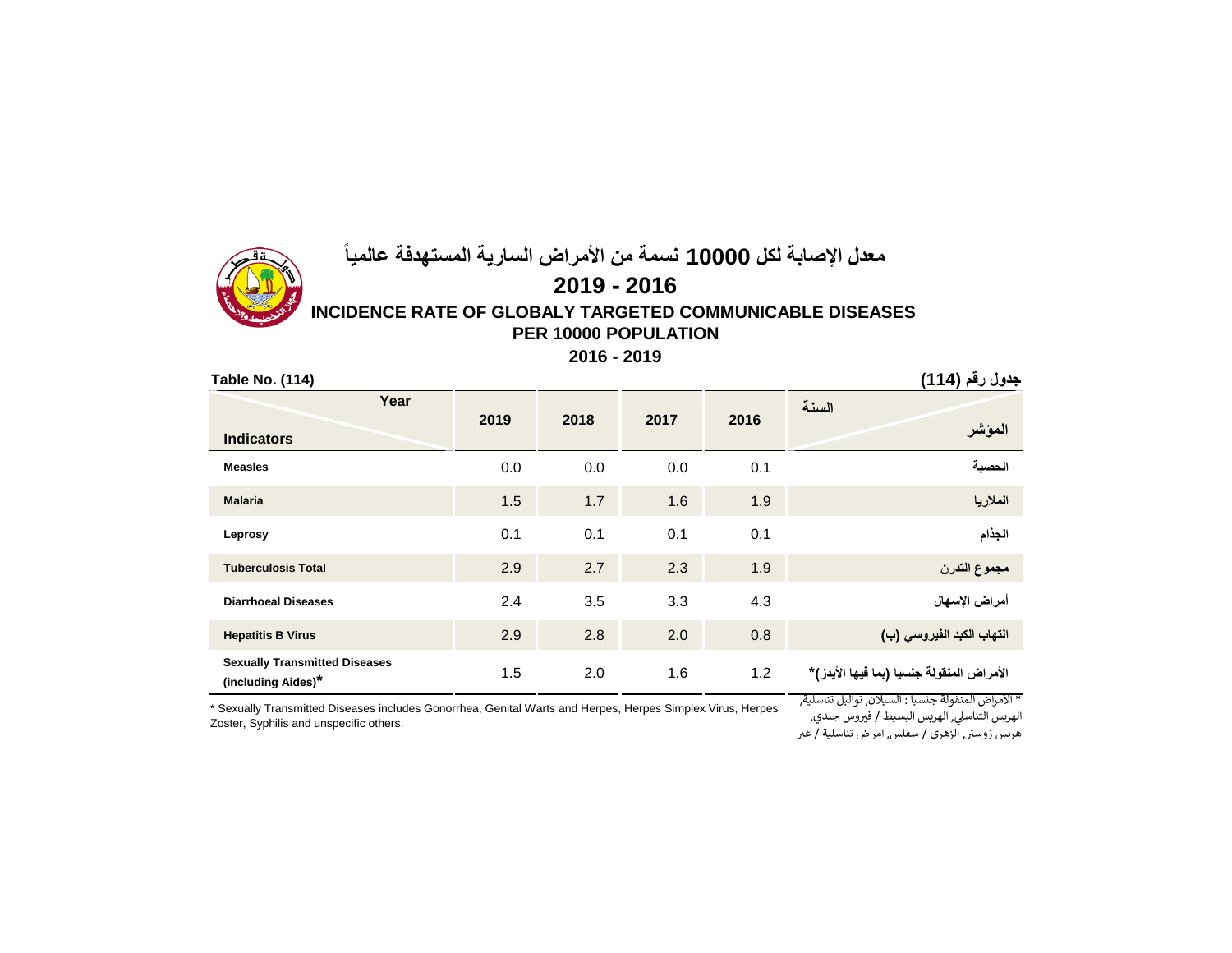## **حاالت االصابة بالدرن المسجلة حسب الجنسية REPORTED CASES OF TUBERCULOSIS BY NATIONALITY 2019 - 2016 2016 - 2019**

| <b>Table No. (115)</b> |                |                |                |                | جدول رقم (115 <b>)</b>   |
|------------------------|----------------|----------------|----------------|----------------|--------------------------|
| Year                   |                |                |                | السنة          |                          |
| <b>Nationality</b>     | 2019           | 2018           | 2017           | 2016           | جنسبه                    |
| Qatar                  | 22             | 12             | 21             | $\overline{7}$ | قطر                      |
| Saudi Arabia           | $\overline{0}$ | $\overline{7}$ | $\mathbf{1}$   | $\mathbf{1}$   | المملكة العربية السعودية |
| Somalia                | 3              | $\overline{2}$ | $\overline{4}$ | 1              | الصومال                  |
| Egypt                  | 6              | 3              | 5              | $\overline{2}$ | مصر                      |
| India                  | 158            | 136            | 133            | 98             | المهند                   |
| Pakistan               | 26             | 25             | 13             | 12             | باكستان                  |
| Iran                   | 1              | 1              | $\overline{0}$ | $\overline{0}$ | إيران                    |
| <b>Bangladesh</b>      | 132            | 91             | 81             | 57             | بنغلاديش                 |
| Nepal                  | 170            | 178            | 162            | 123            | النيبال                  |
| Filipino*              | 127            | 110            | 96             | 83             | الفلبين*                 |
| <b>Other Countries</b> | 175            | 186            | 119            | 122            | بلدان أخرى               |
| <b>Total</b>           | 820            | 751            | 635            | 506            | المجموع                  |

\* الفلبين في السنوات السابقة تندرج ضمن بلدان أخرى. .<br>\* الفلبين في السنوات السابقة تندرج ضمن بلدان أخرى .

ـ ـ ال ينطبق. .Applicable Not ـ ـ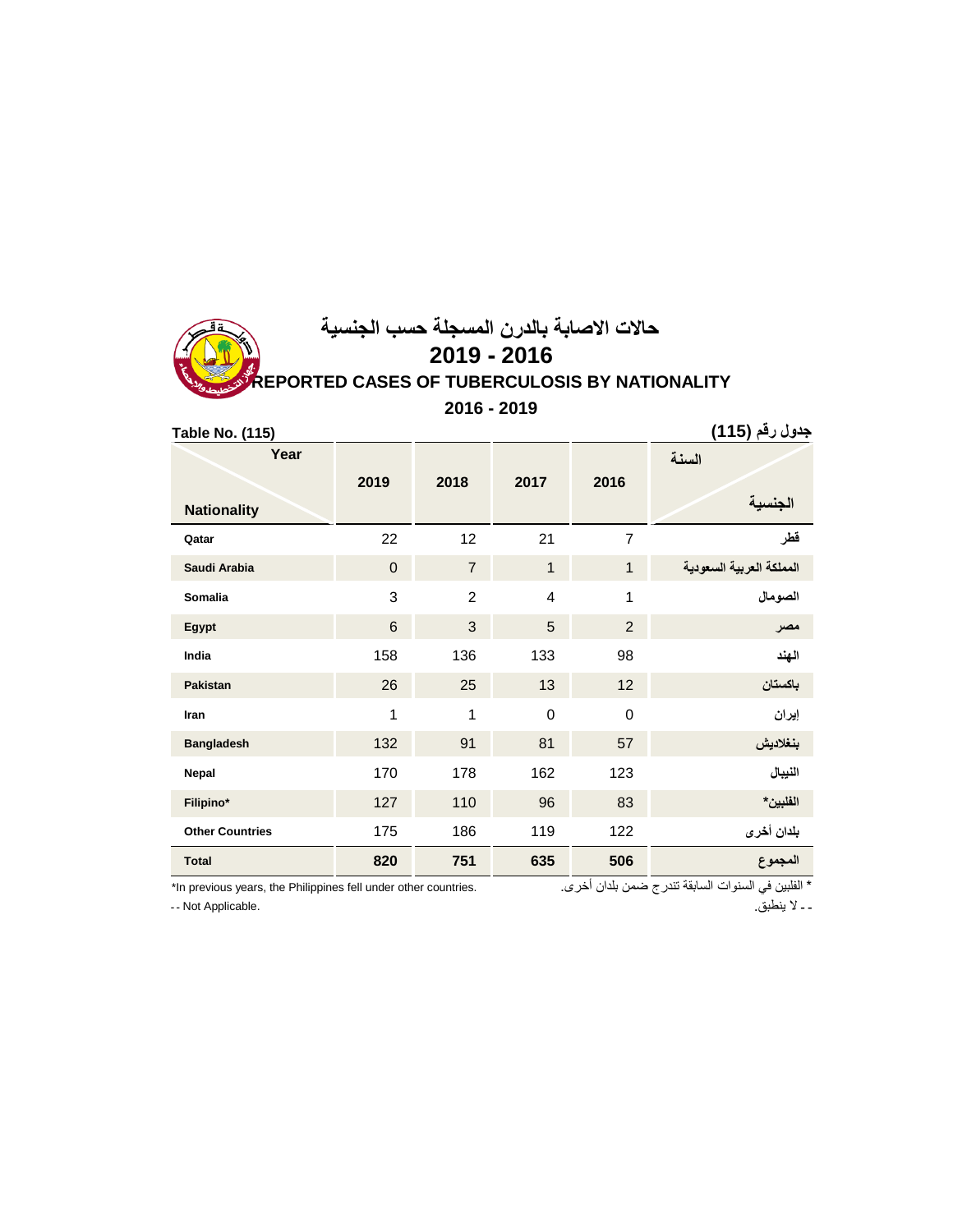

## **نسبة حاالت االصابة بالدرن المسجلة حسب الجنسية PERCENTAGE OF REPORTED CASES OF TUBERCULOSIS BY NATIONALITY 2019**



شكل رقم (35) .No Graph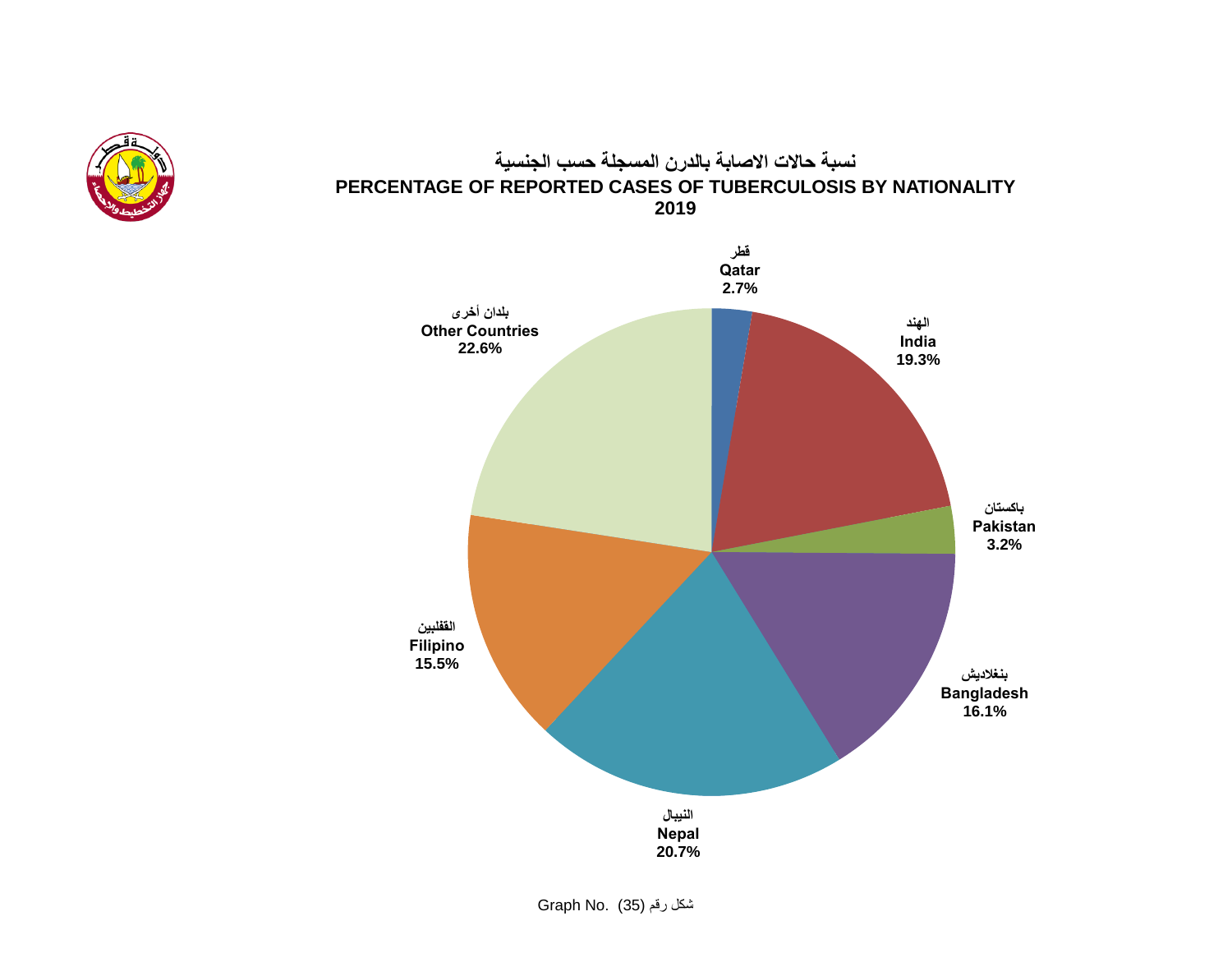# **نسبة شمولية التطعيمات األساسية لألطفال خالل العام األول من العمر 2019 - 2016**



**جدول رقم (116)** . (116) . (116) . (116) . (116) . (116) . (116) . (116) . (116) . (116) . (116) . (116) . (116 **درن ) بي . سي . جي (** 97.3 98.5 98.6 98.7 **(BCG (Tuberculosis قطرات شلل األطفال )جرعة ثالثة(** 98.1 97.0 98.0 99.6 **(Dose Third (OPV Triple Vaccine DPT (Third Dose)** 98.0 98.0 97.1 98.2 **)ثالثة جرعة )ثالثي إلتهاب الكبد الفيروسي )ب( )جرعة ثالثة( Hepatitis (B) Vaccine (Third Dose)** 98.0 98.0 96.9 98.2 **الحصبة / الحصبة والنكاف والحصبة األلمانية )جرعة ثالثة( Measles/ Mumps & Rubella (Third Dose)** 98.3 99.9 99.9 91.2 **هيموفيلس انفلونزا )جرعة ثالثة(** 98.2 97.1 98.0 98.0 **(Dose Third (Influenzae Haemophillus تطعيم للجديري )جرعة اولى(** 100.0 100.0 99.6 99.0 **(Dose First (Varicella Conjugated Pneumococcal (PCV)** 98.3 98.4 97.7 96.6 **الرئوية المكورات السنة نوع التحصين والتطعيم Year Type of Vaccination 2019 2018 2017 2016**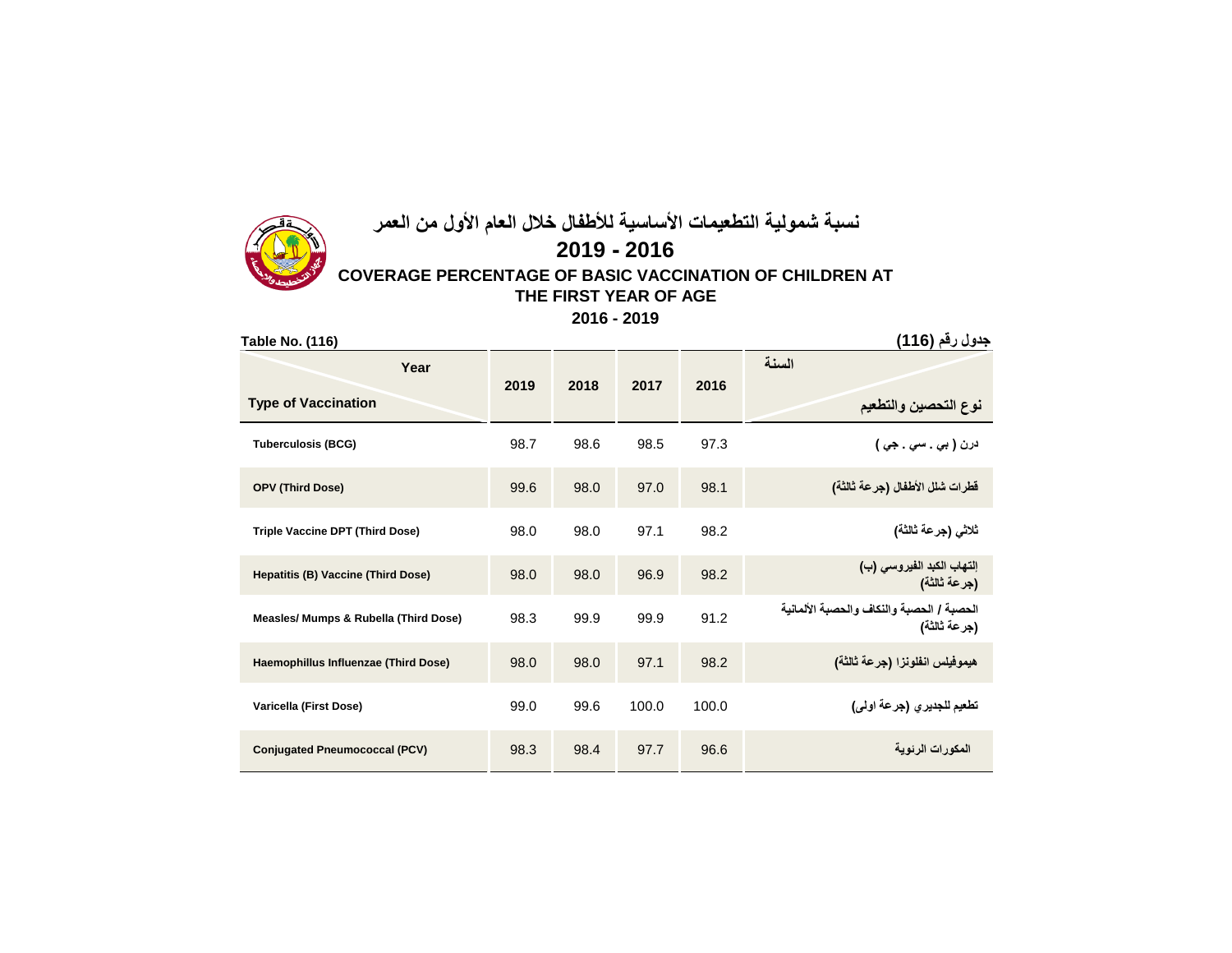# **العاملون في وحدة خدمة االسعاف بمؤسسة حمد الطبية وسيارات االسعاف**

## **WORKERS OF THE AMBULANCE SERVICE UNIT AT HAMAD MEDICAL CORPORATION AND AMBULANCES 2020 - 2016**

**2016 - 2020**

| Table No. (117)                        |       |                |       |                 |       | جدول رقم (117)              |
|----------------------------------------|-------|----------------|-------|-----------------|-------|-----------------------------|
| <b>Particulars</b>                     | 2020  | 2019           | 2018  | 2017            | 2016  | البيان                      |
| No. of Ambulance Paramedics            | 1,493 | 1,373          | 1,285 | 1,255           | 1,410 | عدد المسعفين                |
| <b>No. of Critical Care Paramedics</b> | 105   | 111            | 111   | 102             | 91    | عدد مسعفى الحالات الحرجة    |
| No. of Ambulances                      | 81    | 78             | 74    | 74              | 70    | عدد سيارات الإسعاف          |
| No. of Rapid Response Units            | 6     | $\overline{7}$ | 6     | $6\phantom{1}6$ | 6     | عدد وحدات الاستجابة السريعة |
| No. of Helicopter                      | 2     | 2              | 2     | 2               | 2     | عدد الهيلوكوبترات           |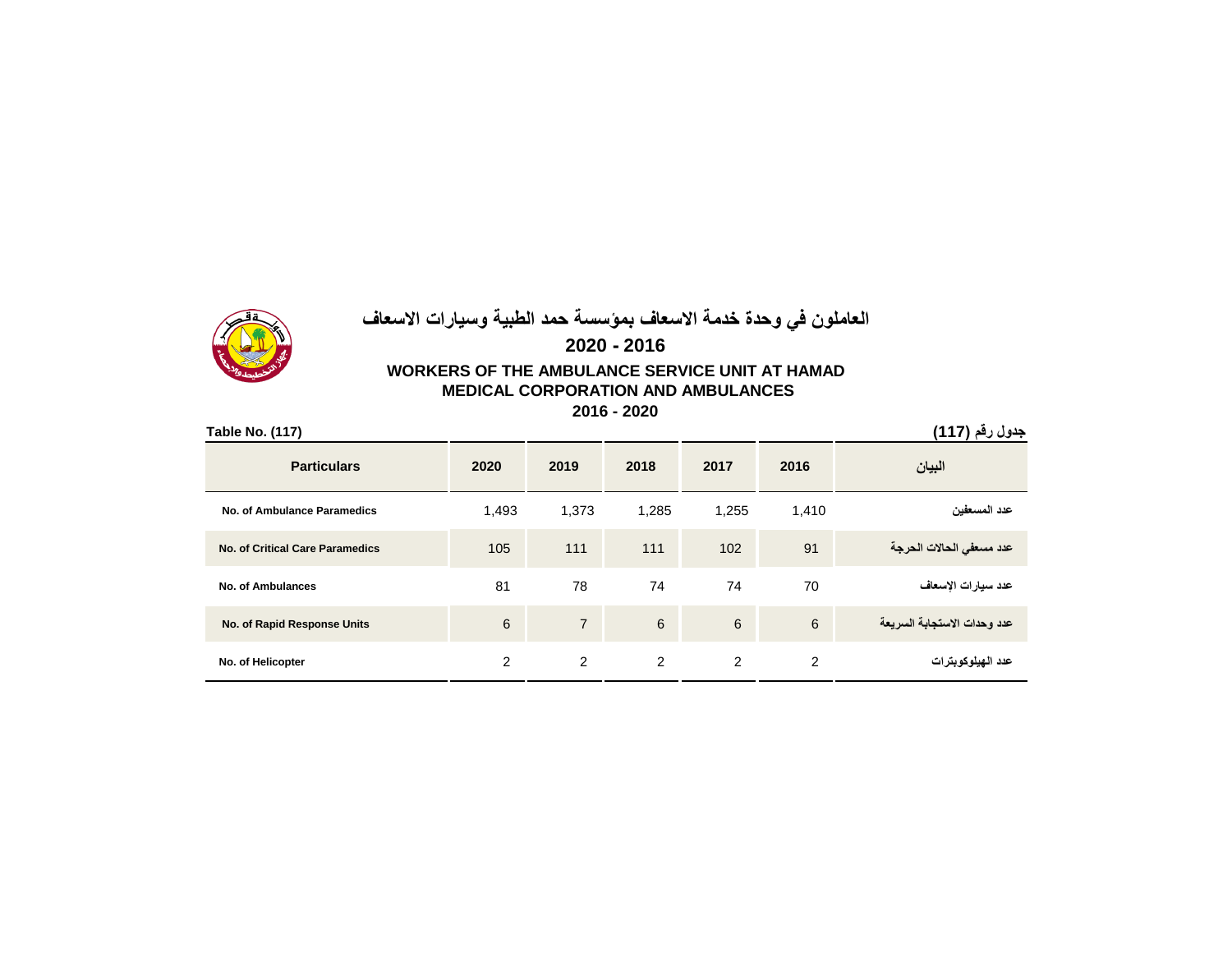

## **حاالت المرضى المسعفين حسب النوع والجنسية والعمر AMBULANCE PATIENTS BY GENDER, NATIONALITY & AGE 2020 - 2018 2018 - 2020**

**جدول رقم )118( (118) .No Table البيان 2018 2019 2020 Particulars النــوع Gender ذكور** 148226 163493 186329 **Males إناث** 62665 74858 80112 **Females غير مبين** 81 83 63 **Unknown المجموع 210,972 238,434 266,504 Total الجنسية Nationality قطريون** 10,582 12,691 44,430 **Qataris غير قطريين** 84,787 95,077 218,009 **Qataris-Non غير مبين** 115,603 130,666 4,065 **Unknown المجموع 210,972 238,434 266,504 Total العمر Age 0 - 14** 18,232 19,493 16,339 **14 - 0 15 +** 248,209 218,762 194,621 **+ 15 غير مبين** 12 179 63 **Unknown المجموع 210,972 238,434 266,504 Total**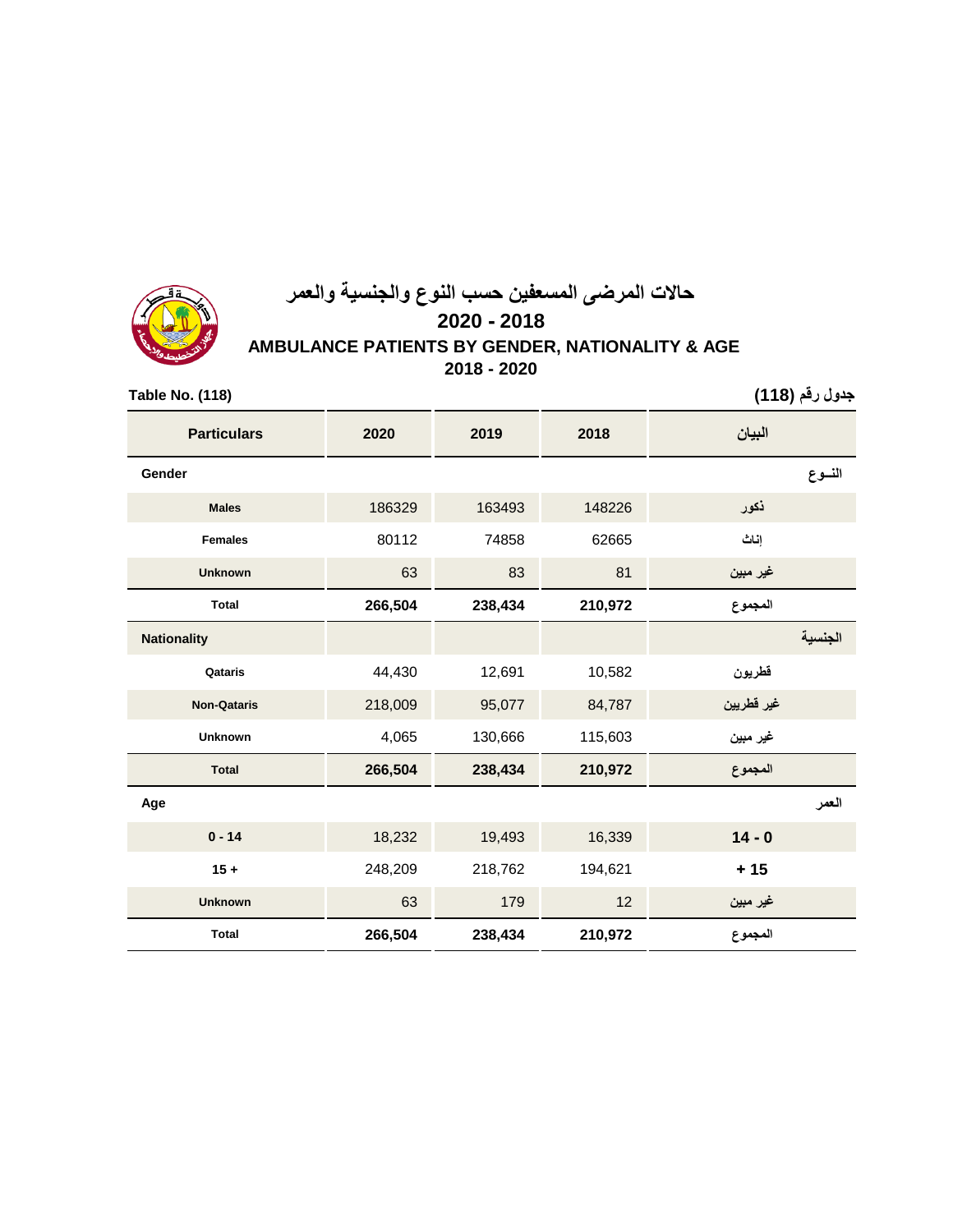

# **بالغات اإلسعاف خالل فترات )ساعات( اليوم**

### **2020 - 2018 AMBULANCE REPORTS BY A SPECIFIC PERIOD (HOURS) OF DAY 2018 - 2020**

| Table No. (119) |         |         |         | جدول رقم (119)  |
|-----------------|---------|---------|---------|-----------------|
| Day Hours       | 2020    | 2019    | 2018    | ساعات اليوم     |
| $00:01 - 06:00$ | 47,579  | 44.302  | 46.280  | $06:00 - 00:01$ |
| $06:01 - 12:00$ | 62,702  | 56.243  | 53,005  | 12:00 - 06:01   |
| $12:01 - 18:00$ | 73.684  | 64,883  | 59,631  | 18:00 - 12:01   |
| 18:01 - 24:00   | 84,988  | 75,796  | 55.304  | 24:00 - 18:01   |
| <b>Total</b>    | 268,953 | 241,224 | 214,220 | المجموع         |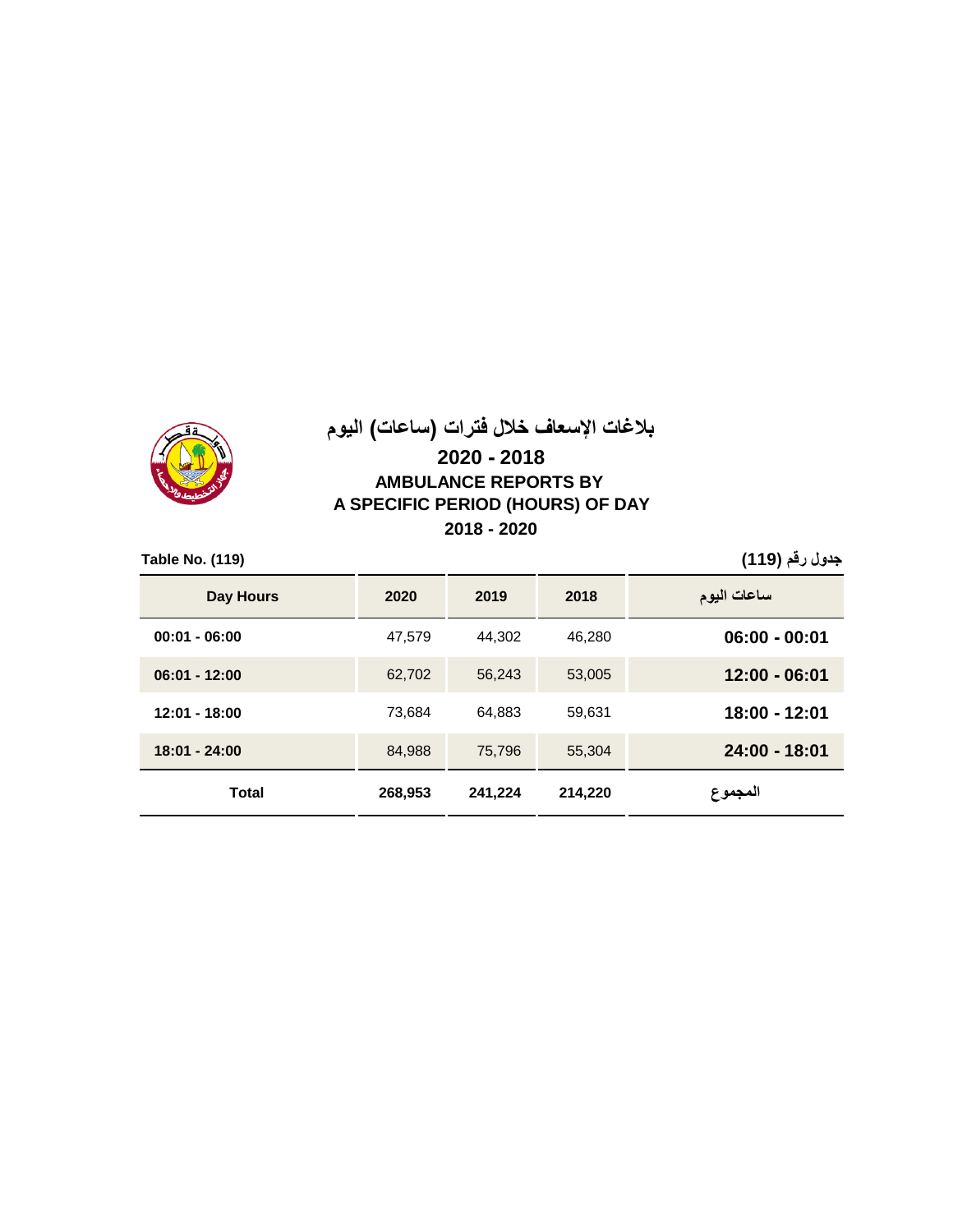

# **بالغات اإلسعاف حسب البلدية AMBULANCE REPORTS BY MUNICIPALITY 2018 - 2020 2020 - 2018**

**جدول رقم )120( (120) .No Table**

| <b>Municipality</b>           | 2020    | 2019    | 2018    | البلدية                 |
|-------------------------------|---------|---------|---------|-------------------------|
| Doha                          | 116,023 | 107,172 | 92,798  | الدوحة                  |
| Al Rayyan*                    | 101,837 | 91,929  | 84,202  | الريان*                 |
| Al Wakra                      | 19,661  | 16,087  | 14,722  | الوكرة                  |
| <b>Um Salal</b>               | 13,449  | 10,732  | 9,166   | أم صلال                 |
| Al Khor                       | 6,343   | 5,360   | 5,404   | الخور                   |
| <b>Al Shamal</b>              | 1,484   | 1,420   | 1,661   | الشمال                  |
| Al Dayyen                     | 9,532   | 7,955   | 6,117   | الظعاين                 |
| <b>Unknown</b>                | 624     | 569     | 150     | غير مبين                |
| <b>Total</b>                  | 268,953 | 241,224 | 214,220 | المجموع                 |
| *Including Al-shahaniya data. |         |         |         | *تتضمن بيانات الشحانية. |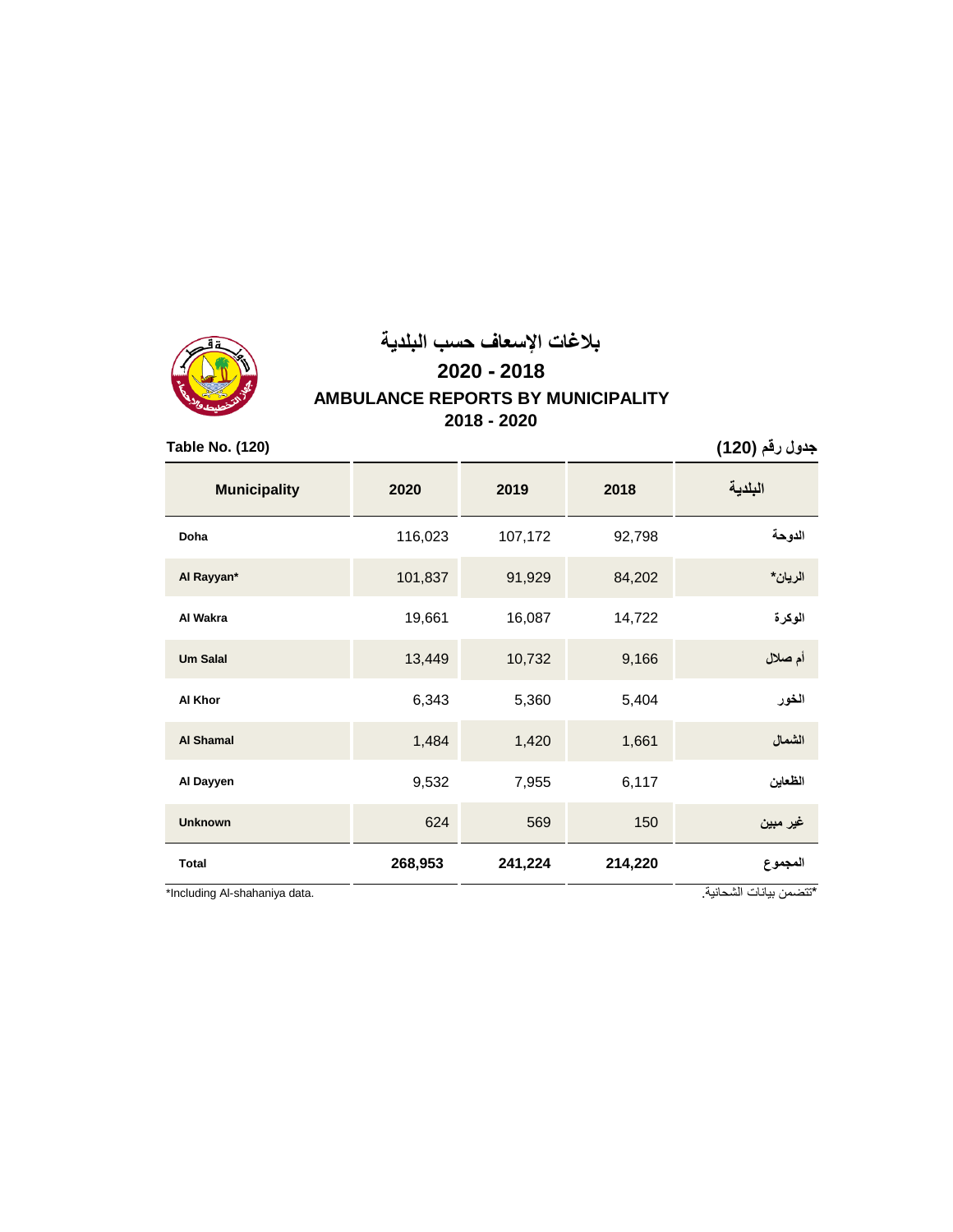

## **بالغات اإلسعاف حسب البلدية AMBULANCE REPORTS PER MUNICIPALITY 2018 - 2019**

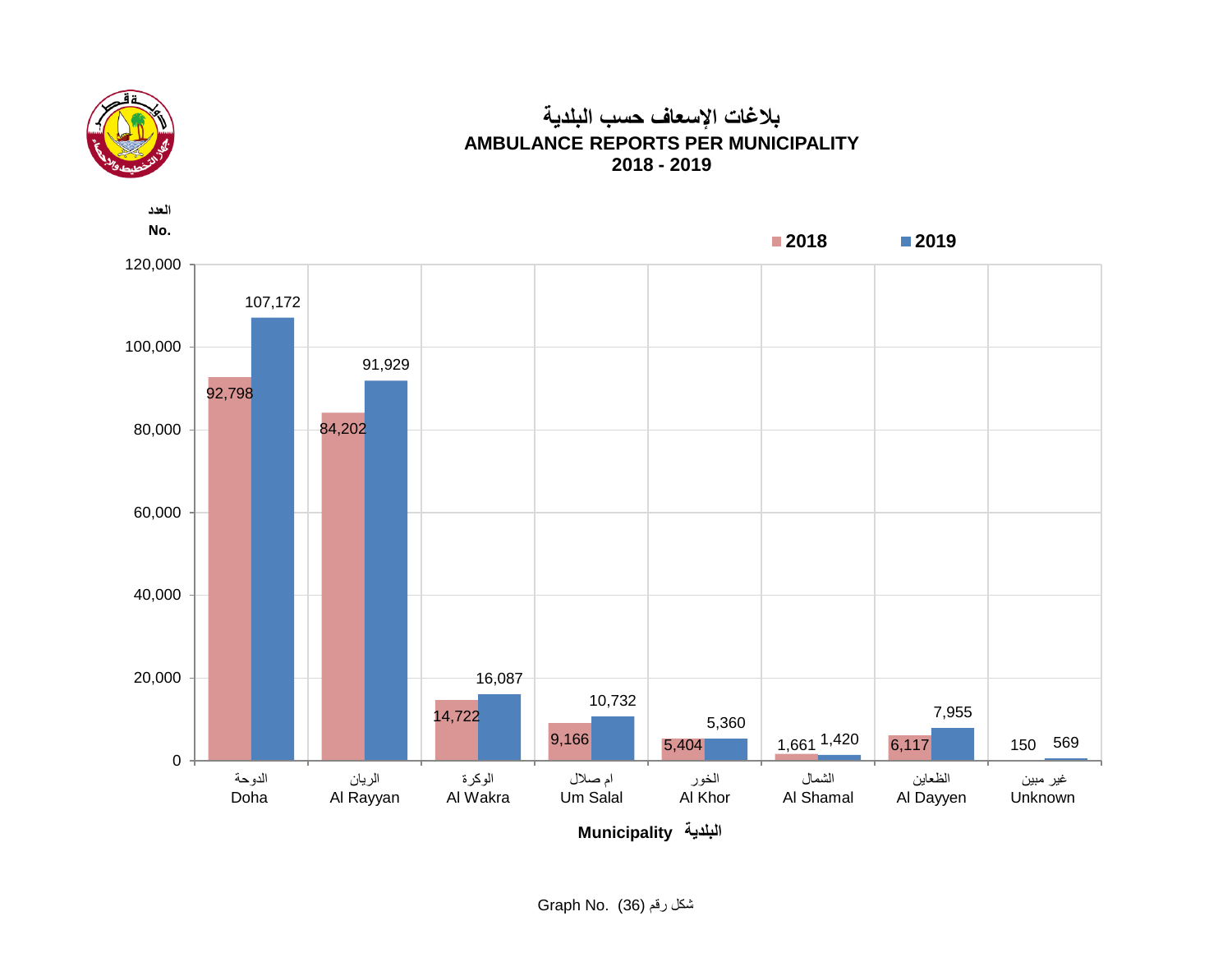

# **بالغات اإلسعاف حسب السبب AMBULANCE REPORTS BY CAUSE 2018 - 2020 2020 - 2018**

**جدول رقم )121( (121) .No Table**

| <b>Cause</b>   | 2020    | 2019    | 2018    | السبب    |
|----------------|---------|---------|---------|----------|
| <b>Injury</b>  | 51,178  | 49,558  | 44,559  | الإصابات |
| <b>Disease</b> | 217,775 | 191,666 | 169,661 | المرض    |
| <b>Total</b>   | 268,953 | 241,224 | 214,220 | المجموع  |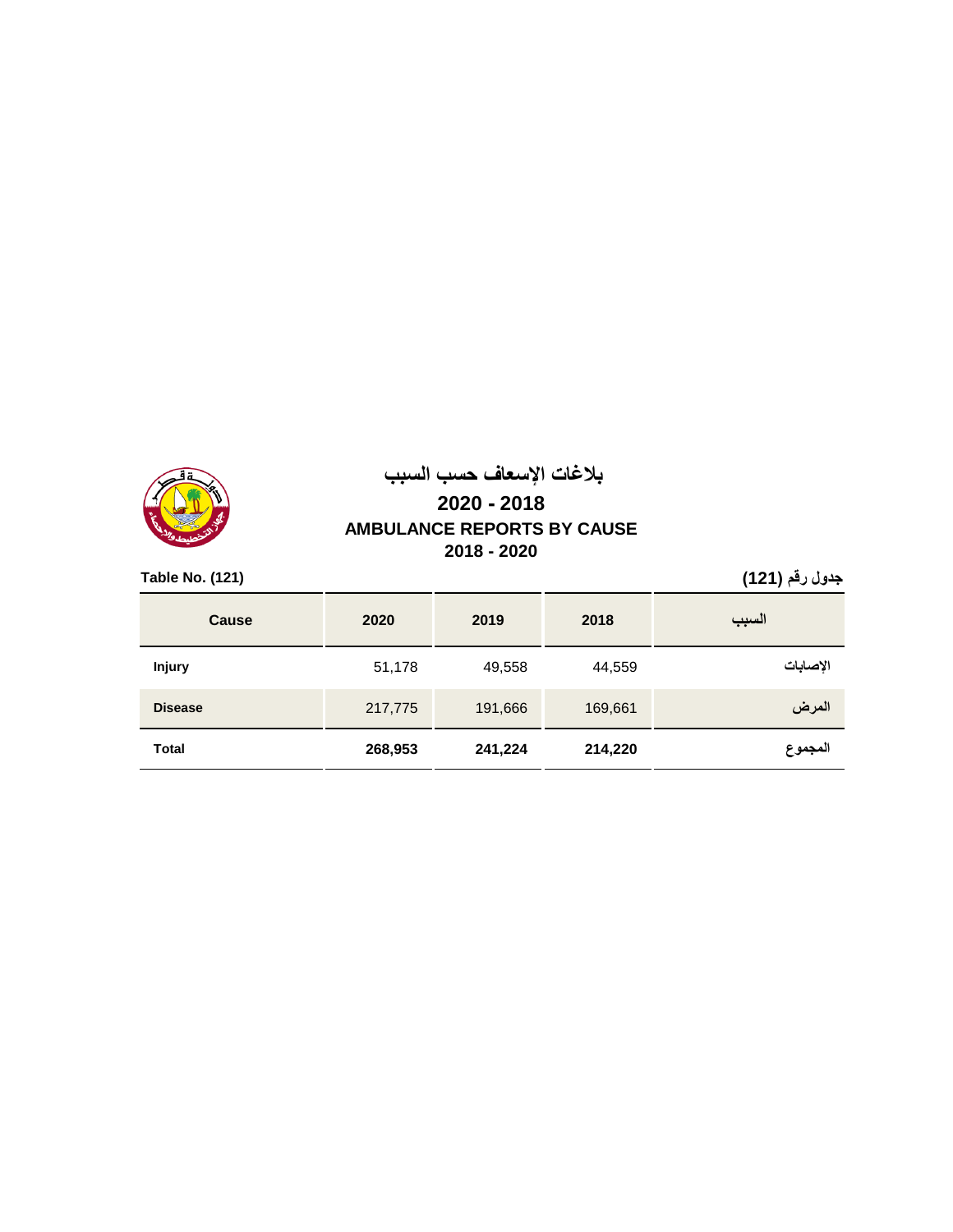

## **إجمالي األشخاص الذين تم فحصھم بإدارة القومسيون الطبي وعدد حاالت األمراض المعدية المشخصة حسب نوع المرض ٢٠١٨ - ٢٠١٦**

### **TOTAL NUMBER OF PATIENTS EXAMINED AT THE MEDICAL COMMISSION AND DIAGNOSED WITH INFECTIOUS DISEASES BY TYPE**

#### **2016 - 2018**

| <b>Table No. (122)</b>                                                       |                         |                       |                         |                                               |                                                               |                                                               |                     |                                                                | جدول رقم (122) |
|------------------------------------------------------------------------------|-------------------------|-----------------------|-------------------------|-----------------------------------------------|---------------------------------------------------------------|---------------------------------------------------------------|---------------------|----------------------------------------------------------------|----------------|
| حالات الأمراض المشخصة بين الذين تم فحصهم<br><b>Infectious Diseases Types</b> |                         |                       |                         |                                               |                                                               |                                                               |                     | إجمالي الذين تم                                                |                |
| Year                                                                         | المجموع<br><b>Total</b> | أخرى<br><b>Others</b> | سفلس<br><b>Syphilis</b> | تدرن رئوي<br>Pulmonary<br><b>Tuberculosis</b> | التهاب الكبد<br>الفيروسي (س)<br><b>Hepatitis</b><br>Virus (C) | التهاب الكبد<br>الفيروسي (ب)<br><b>Hepatitis</b><br>Virus (B) | إيدز<br><b>AIDS</b> | فحصهم<br><b>Total Number</b><br>of Patients<br><b>Examined</b> | السنة          |
| 2016                                                                         | 6,672                   | 0                     | 91                      | 5,599                                         | 101                                                           | 677                                                           | 204                 | 769.876                                                        | 2.17           |
| 2017                                                                         | 4,929                   | $\mathbf 0$           | 81                      | 4,001                                         | 72                                                            | 572                                                           | 203                 | 721,952                                                        | <b>7.1V</b>    |
| 2018                                                                         | 5,445                   | 0                     | 113                     | 4,295                                         | 72                                                            | 727                                                           | 238                 | 718,403                                                        | <b>7.14</b>    |

بيانات ٢٠٢٠،٢٠١٩ غير متوفرة من المصدر. .source from available not data 2019,2020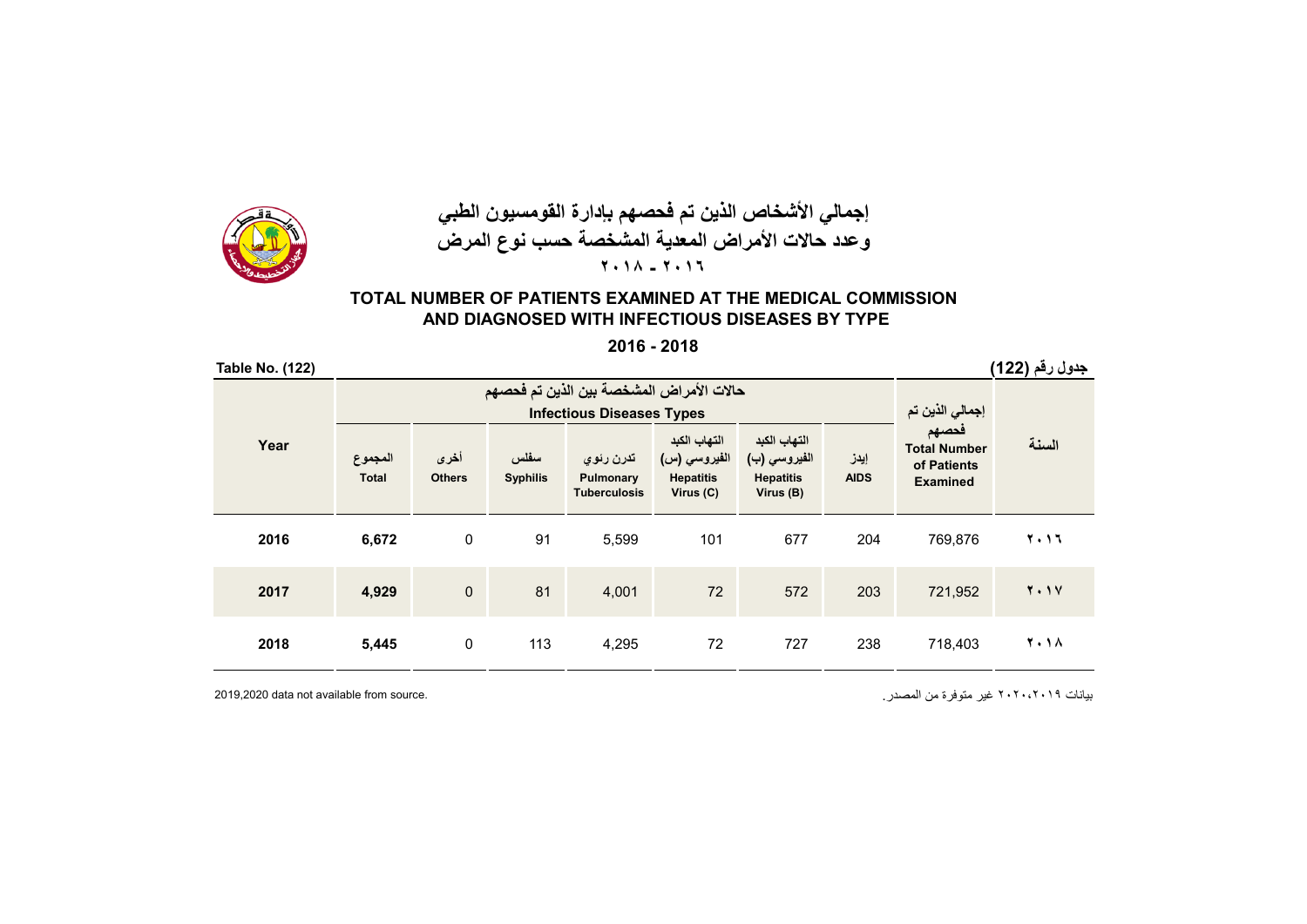

## **العمليات الجراحية التي أجريت بمؤسسة حمد الطبية حسب نوع العملية 2019 - 2016 SURGICAL OPERATIONS CARRIED OUT IN HAMAD MEDICAL CORPORATION BY TYPE OF OPERATION 2016- 2019**

**جدول رقم )123( (123) .No Table**

| Year                   | 2019   | 2018   | 2017   | 2016   | السنة           |
|------------------------|--------|--------|--------|--------|-----------------|
| <b>Type of Surgery</b> |        |        |        |        | نوع العملية     |
| Cardiac                | 4,844  | 4,175  | 4,158  | 3,921  | فلب             |
| <b>Dental</b>          | 991    | 961    | 869    | 828    | أسنان           |
| Otolaryngology         | 3,899  | 3,776  | 3,670  | 3,202  | أنف وأذن وحنجرة |
| General                | 14,649 | 14,915 | 12,852 | 17,684 | جراحة عامة      |
| Neurosurgery           | 1,028  | 817    | 760    | 959    | أعصاب           |
| Ophthalmology          | 6,376  | 5,725  | 5,278  | 4,012  | عيون            |
| Orthopedical           | 6,590  | 6,671  | 6,477  | 6,010  | عظام            |
| <b>Paediatrics</b>     | 1,086  | 1,393  | 1,849  | 1,606  | أطفال           |
| <b>Plastic</b>         | 3,954  | 3,713  | 3,482  | 2,838  | تجميلية         |
| <b>Urological</b>      | 6,434  | 5,933  | 5,500  | 5,794  | مسالك بولية     |
| <b>Obstetrics</b>      | 9,805  | 8,404  | 8,488  | 7,253  | توليد           |
| Gynaecology            | 6,101  | 5,742  | 5,235  | 5,318  | نسائية          |
| <b>Others</b>          | 16,133 | 14,184 | 11,608 | 2,688  | أخرى            |
| <b>Total</b>           | 81,890 | 76,409 | 70,226 | 62,113 | المجموع         |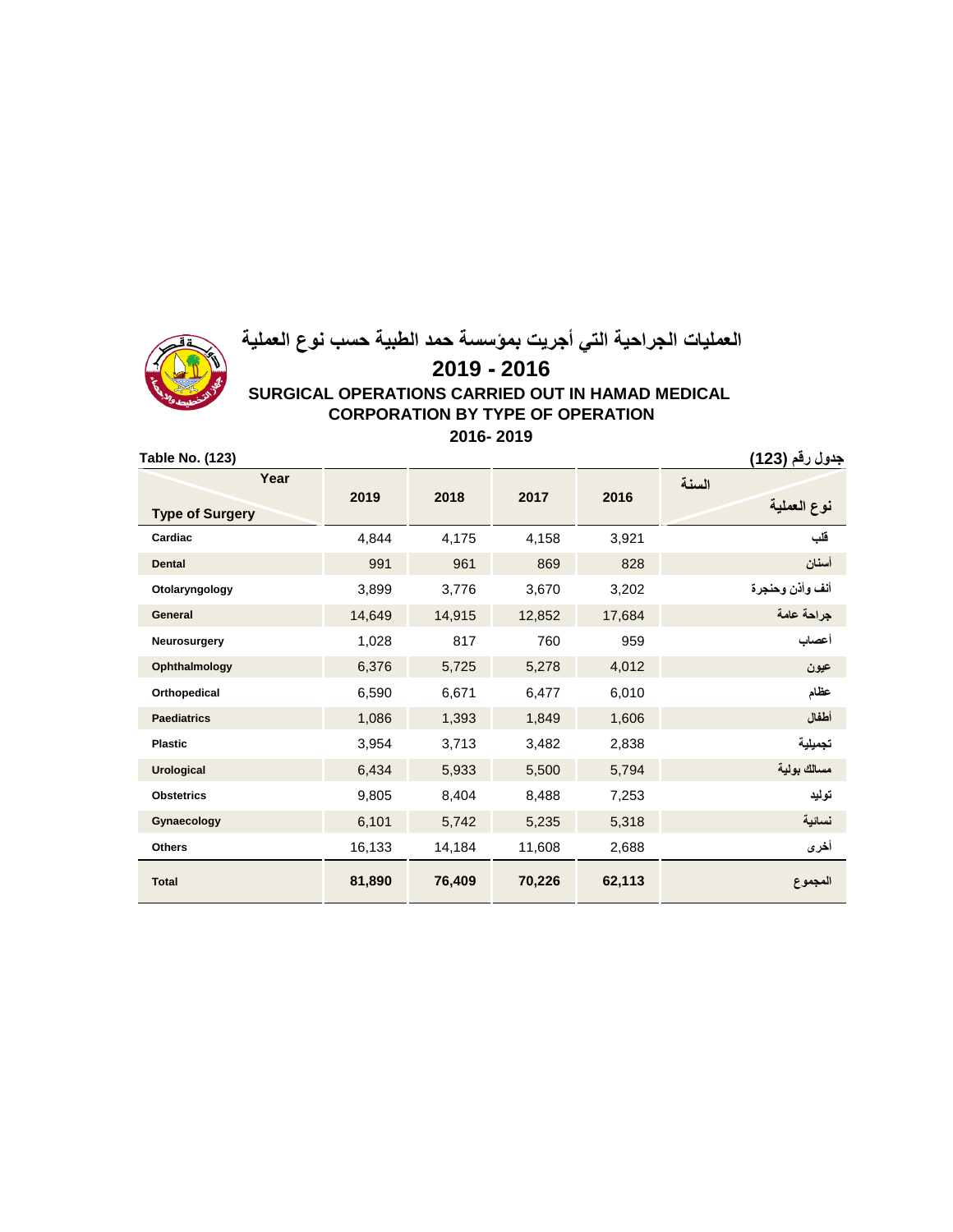

**عدد حاالت الخروج من المستشفيات\* مؤسسة حمد الطبية وعدد الوفيات ومعدل االقامة باأليام حسب نوع المرض )التصنيف الدولي لألمراض - المراجعة التاسعة(**

#### **2019**

#### **NUMBER OF CASES DISCHARGED FROM HAMAD MEDICAL CORPORATION HOSPITALS, DEATHS AND AVERAGE DAILY STAY BY DISEASE (THE INTERNATIONAL CLASSIFICATION OF DISEASES, 9TH REVISION)**

| Table No. (124)                           |                                                                                                                     |                                                  |                                                        |                                          | جدول رقم (124)                                                                            |
|-------------------------------------------|---------------------------------------------------------------------------------------------------------------------|--------------------------------------------------|--------------------------------------------------------|------------------------------------------|-------------------------------------------------------------------------------------------|
|                                           | Year                                                                                                                |                                                  | 2019                                                   |                                          | السنة                                                                                     |
| <b>Diseases</b><br>(ICD 9 Major Category) |                                                                                                                     | عدد الوفيات<br><b>Number of</b><br><b>Deaths</b> | معدل الإقامة<br>اليومي<br>Average<br><b>Daily Stay</b> | عدد الحالات<br><b>Number of</b><br>Cases | المرض<br>(المجموعات الرئيسية للأمراض<br>"المراجعة التاسعة")                               |
|                                           | A00-B99 Infectious & Parasitic                                                                                      | 595                                              | 11.6                                                   | 22.620                                   | A00-B99 الأمر اض المعدية والطفيلية                                                        |
|                                           | C00-D49 Neoplasms                                                                                                   | 91                                               | 6.3                                                    | 4.496                                    | C00-D49 الأورام                                                                           |
|                                           | D50-D89 Blood Diseases & Blood-Forming Organs                                                                       | 71                                               | 4.8                                                    | 9,379                                    | D50-D89 أمر اض الغدد الصماء                                                               |
|                                           | E00-E89 Endocrine, Nutritional & Metabolic Diseases                                                                 | 176                                              | 4.1                                                    | 26,709                                   | E00-E89 أمراض الدم وأعضاء تكوين الدم                                                      |
|                                           | F01-F99 Mental & Behavioural Disorders                                                                              | 3                                                | 8.2                                                    | 2,460                                    | F01-F99 الأضطر ابات العقلبة                                                               |
|                                           | G00-G99 Nervous System & Sense Organs                                                                               | 24                                               | 6.0                                                    | 3,569                                    | G00-G99 أمراض الجهاز العصبي وأعضاء الحس                                                   |
|                                           | H00-H59 Diseases of the eye and adnexa                                                                              | 1                                                | 7.6                                                    | 852                                      | H00-H59 أمراض العين وملحقاتها                                                             |
|                                           | H60-H95 Diseases of the ear and mastoid process                                                                     | $\mathbf{1}$                                     | 1.3                                                    | 1.628                                    | H60-H95 أمراض الأنن وعظام خلف الأنن (الخشاء)                                              |
|                                           | <b>100-199 Circulatory System</b>                                                                                   | 23                                               | 3.2                                                    | 6,250                                    | 199-100 أمراض الجهاز الدوري                                                               |
|                                           | J00-J99 Respiratory System                                                                                          | $\mathbf{1}$                                     | 1.4                                                    | 13,937                                   | J00-J99 أمراض الجهاز التنفسي                                                              |
|                                           | K00-K95 Digestive System                                                                                            | 2                                                | 2.2                                                    | 13,427                                   | K00-K95 أمراض الجهاز الهضمي                                                               |
|                                           | L00-L99 Genitourinary System Skin & Subcutaneous Tissue                                                             | $\mathbf{1}$                                     | 1.8                                                    | 2,839                                    | LOO-L99 أمراض الجهاز البولي التناسلي                                                      |
|                                           | M00-M99 Musculoskeletal System & Connective Tissue                                                                  | 0                                                | 1.8                                                    | 3.325                                    | M00-M99 أمراض الولادة والنفاس                                                             |
|                                           | N00-N99 Genitourinary system                                                                                        | $\mathbf{1}$                                     | 1.8                                                    | 7,391                                    | NOO-N99 أمراض الجلد والنسبج الخلوي تحت الجلد                                              |
|                                           | O00-O9A Pregnancy, Childbirth & Puerperiu                                                                           | 0                                                | 2.4                                                    | 29,714                                   | O00-O9A أمراض الجهاز الهيكلي والنسيج الضام                                                |
|                                           | P00-P96 Perinatal Period                                                                                            | 31                                               | 4.6                                                    | 8,084                                    | P00-P96 العيوب الخلقية                                                                    |
|                                           | Q00-Q99 Congenital Anomalies                                                                                        | $\Omega$                                         | 2.3                                                    | 873                                      | Q00-Q99 حالات معينة تنشأ في الفترة حوالي الولادة                                          |
|                                           | R00-R99 Nonspecific Symptoms and Signs                                                                              | $\Omega$                                         | 0.9                                                    | 9.996                                    | R00-R99 الأعراض والعلامات المرضية والحالات غير المحددة                                    |
|                                           | S00-T98 Injury & Poisoning cases                                                                                    | 3                                                | 2.9                                                    | 7,984                                    | S00-T98 الاصابات والتسمم                                                                  |
| Z00-Z99                                   | <b>Supplementary Clessification of Factors Influencing</b><br><b>Health Status and Contact With Health Services</b> | $\Omega$                                         | 1.8                                                    | 19,367                                   | النصنيف النكميلي للعوامل ذات الأثر على الحالات<br>Z00-Z99 الصحية والأتصال بالخدمات الصحية |
|                                           | <b>Total</b>                                                                                                        | 1,024                                            |                                                        | 194,900                                  | المجموع                                                                                   |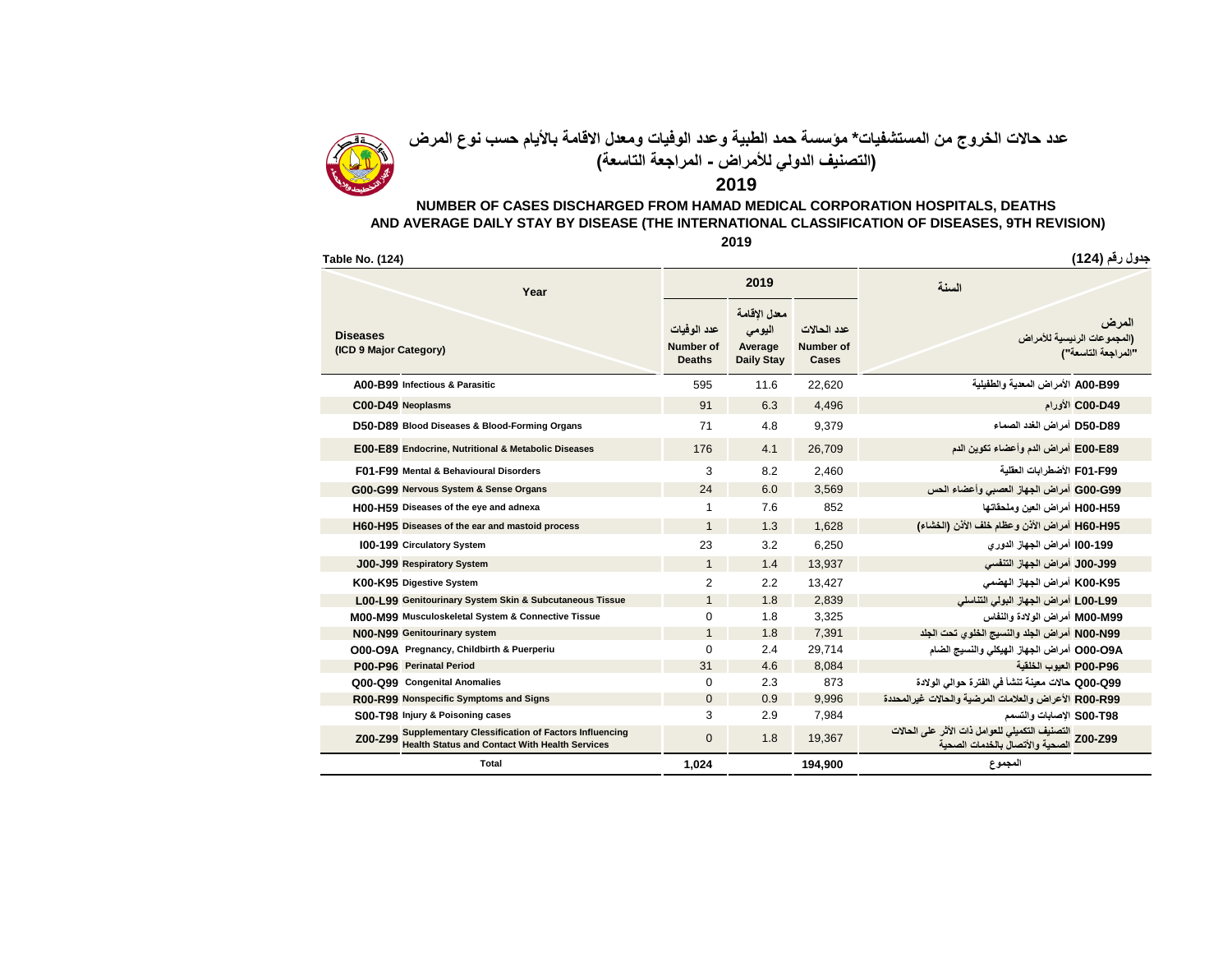## **التحاليل المختبرية التي أجريت بمؤسسة حمد الطبية حسب نوع المختبر 2019 - 2018 TESTS DONE IN HAMAD MEDICAL CORPOATION BY TYPE OF LABOATORY 2018 - 2019 جدول رقم )125( (125) .No Table**

| Year                        |            |            | السنة                                        |  |  |
|-----------------------------|------------|------------|----------------------------------------------|--|--|
| <b>Type of Laboratory</b>   | 2019       | 2018       | نوع المختبر                                  |  |  |
| Histopathology              | 38,953     | 36,282     | علم التشريح المرضي                           |  |  |
| Cytopathology               | 21,605     | 20,911     | علم أمراض الخلايا                            |  |  |
| Microbiology                | 711,327    | 615,738    | علم الأحياء الدقيقة                          |  |  |
| <b>Immunology &amp; HLA</b> | 323,382    | 275,695    | علم المناعة ومستضد الكريات البيض<br>البشر بة |  |  |
| Chemistry                   | 15,076,145 | 13,558,978 | الكيمياء                                     |  |  |
| Hematology                  | 1,697,063  | 1,614,816  | أمراض الدم                                   |  |  |
| <b>Flow Cytometry</b>       | 1,231      | 1,036      | التدفق الخلوي                                |  |  |
| <b>Metabolic</b>            | 232,214    | 218,358    | الأيض                                        |  |  |
| Referral                    | 4,445      | 4,283      | الاحالة                                      |  |  |
| Virology                    | 568,920    | 488,782    | علم الفيروسات                                |  |  |
| <b>Point Of Care</b>        | 1,792,460  | 1,534,136  | نفطة الرعاية                                 |  |  |
| <b>Genetics</b>             | 15,618     | 14,906     | علم الوراثة                                  |  |  |
| <b>Blood Bank</b>           | 357,887    | 363,258    | بنك الدم                                     |  |  |
| <b>Blood Donor Unit</b>     | 550,476    | 468,700    | وحدة التبرع بالدم                            |  |  |
| <b>Total</b>                | 21,391,726 | 19,215,879 | المجموع                                      |  |  |

The Data was udpated as the source. المصدر حسب البيانات تحديث تم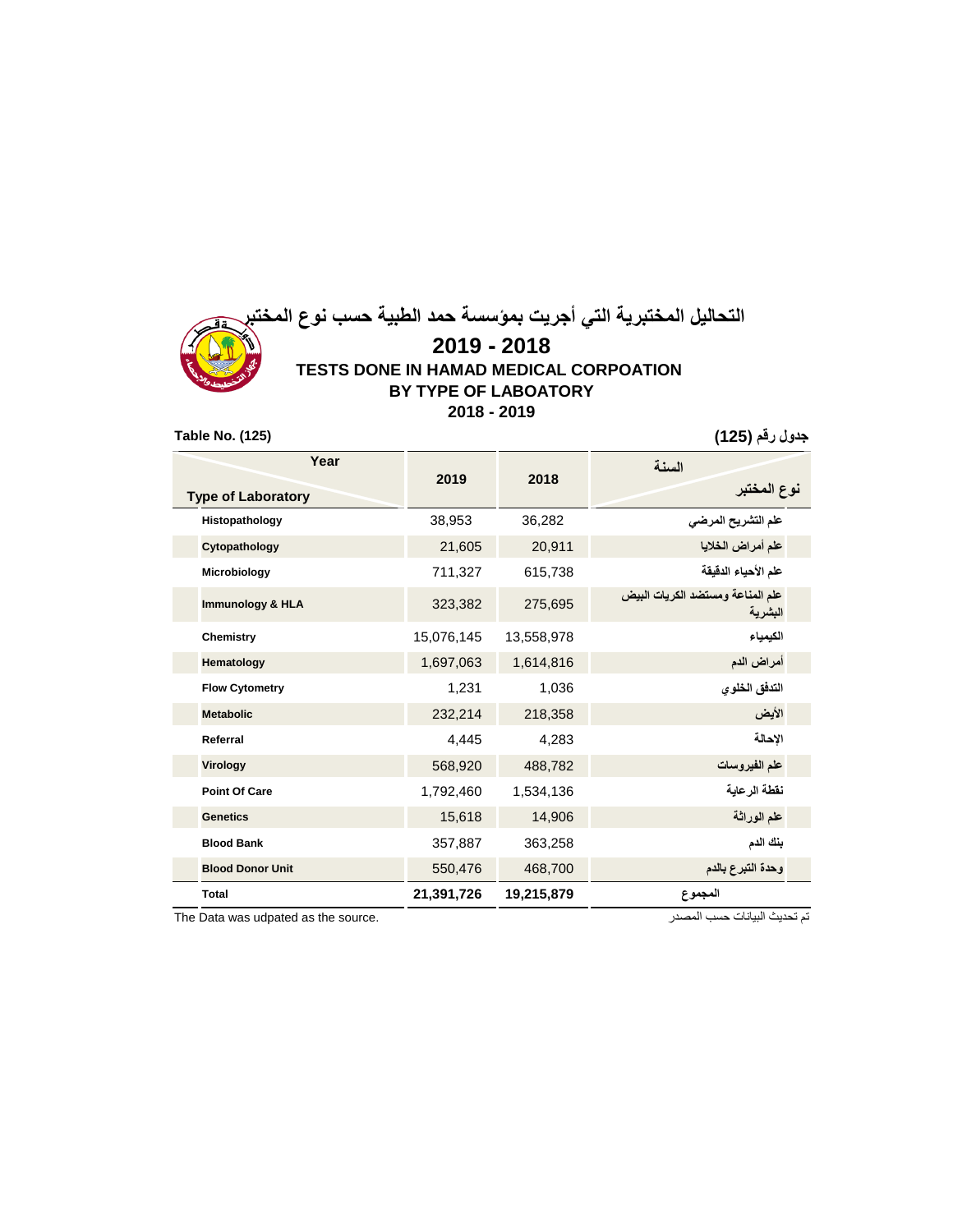## **المواد الغذائية المستوردة وعدد العينات التي تم تحليلها مخبرياً**

### **2020**

### **FOOD IMPORTED AND NUMBER OF SAMPLES TESTED**

**2020**

|                                  |                         | الكميات بالكيلو جرام Quantity per kg |                                    |                               |                                          |                         | العينات Samples                            |                                                        |                                                                                                   |                        |
|----------------------------------|-------------------------|--------------------------------------|------------------------------------|-------------------------------|------------------------------------------|-------------------------|--------------------------------------------|--------------------------------------------------------|---------------------------------------------------------------------------------------------------|------------------------|
| <b>Food Item</b>                 | المجموع<br><b>Total</b> | الكمبة الصالحة<br><b>Usable</b>      | كمية مرفوضة<br>Rejected<br>$(1+2)$ | كمية معادة<br>Returned<br>(2) | كمية أتلفت<br><b>Disposed Off</b><br>(1) | المجموع<br><b>Total</b> | عننات صالحة<br>Undamaged<br><b>Samples</b> | عينات غير<br>صالحة<br><b>Damaged</b><br><b>Samples</b> | نسبة العينات غير<br>الصالحة من العينات<br>المحللة<br><b>Ratio of Damaged</b><br>to Tested Samples | صنف المادة الغذائبة    |
| Oils & Fats                      | 111,713,029             | 110,764,457                          | 948,572                            | 947,272                       | 1,300                                    | 38                      | 34                                         | 4                                                      | 10.5%                                                                                             | الزيوت والدهون         |
| <b>Meat</b>                      | 136,680,155             | 136,316,907                          | 363,248                            | 188,044                       | 175,204                                  | 130                     | 94                                         | 36                                                     | 27.7%                                                                                             | اللحوم                 |
| Poultry                          | 80,389,372              | 80,084,101                           | 305,271                            | 71,600                        | 233,671                                  | 228                     | 186                                        | 42                                                     | 18.4%                                                                                             | الدواجن                |
| <b>Fish</b>                      | 40,943,497              | 40,906,709                           | 36,788                             | 34,770                        | 2,018                                    | 57                      | 47                                         | 10                                                     | 17.5%                                                                                             | الأسماك                |
| <b>Canned Food</b>               | 225,629,048             | 225,370,208                          | 258,840                            | 226,377                       | 32,463                                   | 453                     | 363                                        | 90                                                     | 19.9%                                                                                             | الأغذية المعلبة        |
| <b>Vegetables &amp; Fruits</b>   | 622,665,050             | 621,057,624                          | 1,607,426                          | 748,981                       | 858,445                                  | 1,229                   | 984                                        | 245                                                    | 19.9%                                                                                             | الفواكه والخضار        |
| <b>Dairy Products</b>            | 59,646,773              | 59,329,423                           | 317,350                            | 314,450                       | 2,900                                    | 72                      | 64                                         | 8                                                      | 11.1%                                                                                             | منتجات الآلبان         |
| <b>Cereals &amp; Dried Foods</b> | 324,095,602             | 323,521,836                          | 573,766                            | 565,261                       | 8,505                                    | 203                     | 155                                        | 48                                                     | 23.6%                                                                                             | الحبوب والأغذية الجافة |
| Egg                              | 27,703,319              | 27,624,119                           | 79,200                             | 50,000                        | 29,200                                   | 57                      | 39                                         | 18                                                     | 31.6%                                                                                             | البيض                  |
| <b>Bottled Water</b>             | 51,052,030              | 48,840,281                           | 2,211,749                          | 2,208,479                     | 3,270                                    | 99                      | 93                                         | $\,6$                                                  | 6.1%                                                                                              | المياه الصحية          |
| <b>Others</b>                    | 409,634,667             | 408,934,325                          | 700,342                            | 306,262                       | 394,080                                  | 717                     | 520                                        | 197                                                    | 27.5%                                                                                             | أخرى                   |
| <b>Total</b>                     | 2,090,152,543           | 2,082,749,990                        | 7,402,553                          | 5,661,497                     | 1,741,056                                | 3,283                   | 2,579                                      | 704                                                    | 21.4%                                                                                             | المجموع                |

**جدول رقم )126( (126) .No Table**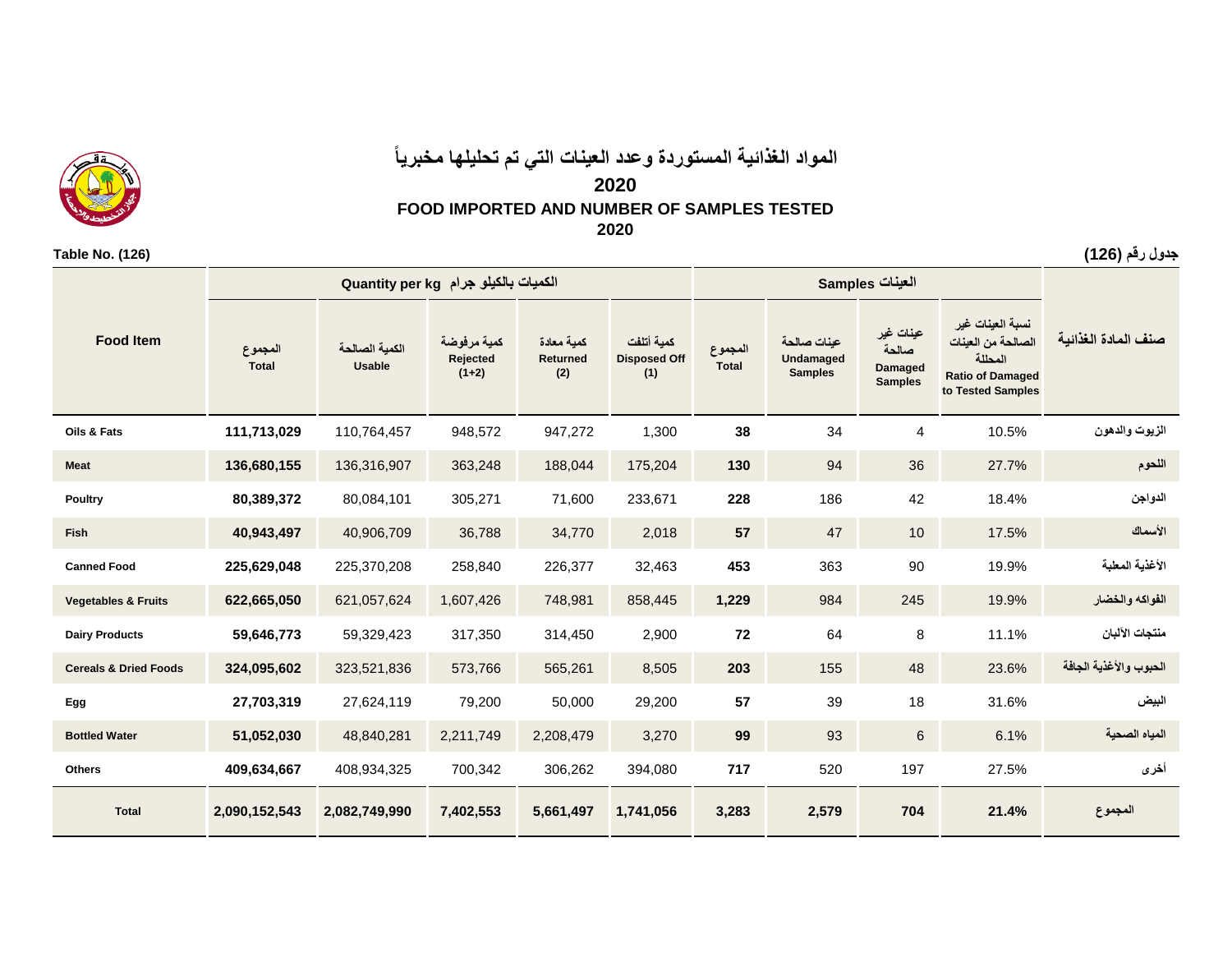

# **أكياس الدم الموزعة من بنك الدم بمؤسسة حمد الطبية حسب فصيلة الدم 2020 - 2018**

## **BLOOD PINTS DELIVERED BY BLOOD BANK OF HAMAD MEDICAL CORPORATION BY BLOOD GROUP 2018 - 2020**

**جدول رقم )127( (127) .No Table**

| <b>Blood Group</b> | 2020        | 2019      | 2018             | فصيلة الدم         |
|--------------------|-------------|-----------|------------------|--------------------|
| $O +$              | 15,367      | 13,370    | 12,501           | (و) +              |
| $A +$              | 9,947       | 9,055     | 7,095            | $+$ (i)            |
| $B +$              | 8,729       | 7,515     | 5,805            | (→)                |
| $AB +$             | 2,374       | 2,190     | 1,691            | (أب) +             |
| $0 -$              | 1,679       | 1,488     | 1,512            | (و) -              |
| A -                | 1,045       | 925       | 831              | - ( <sup>j</sup> ) |
| $B -$              | 799         | 658       | 597              | (ب) -              |
| AB-                | 191         | 195       | 177              | (أب) -             |
| Rare blood group   | $\mathbf 0$ | $\pmb{0}$ | $\boldsymbol{0}$ | فصيلة دم نادرة     |
| <b>Total</b>       | 40,131      | 35,396    | 30,209           | المجموع            |

Pint = 450 Milli Litre.

.. غير متوفر. .available Not ..

الكيس = 450 ميليلتر.